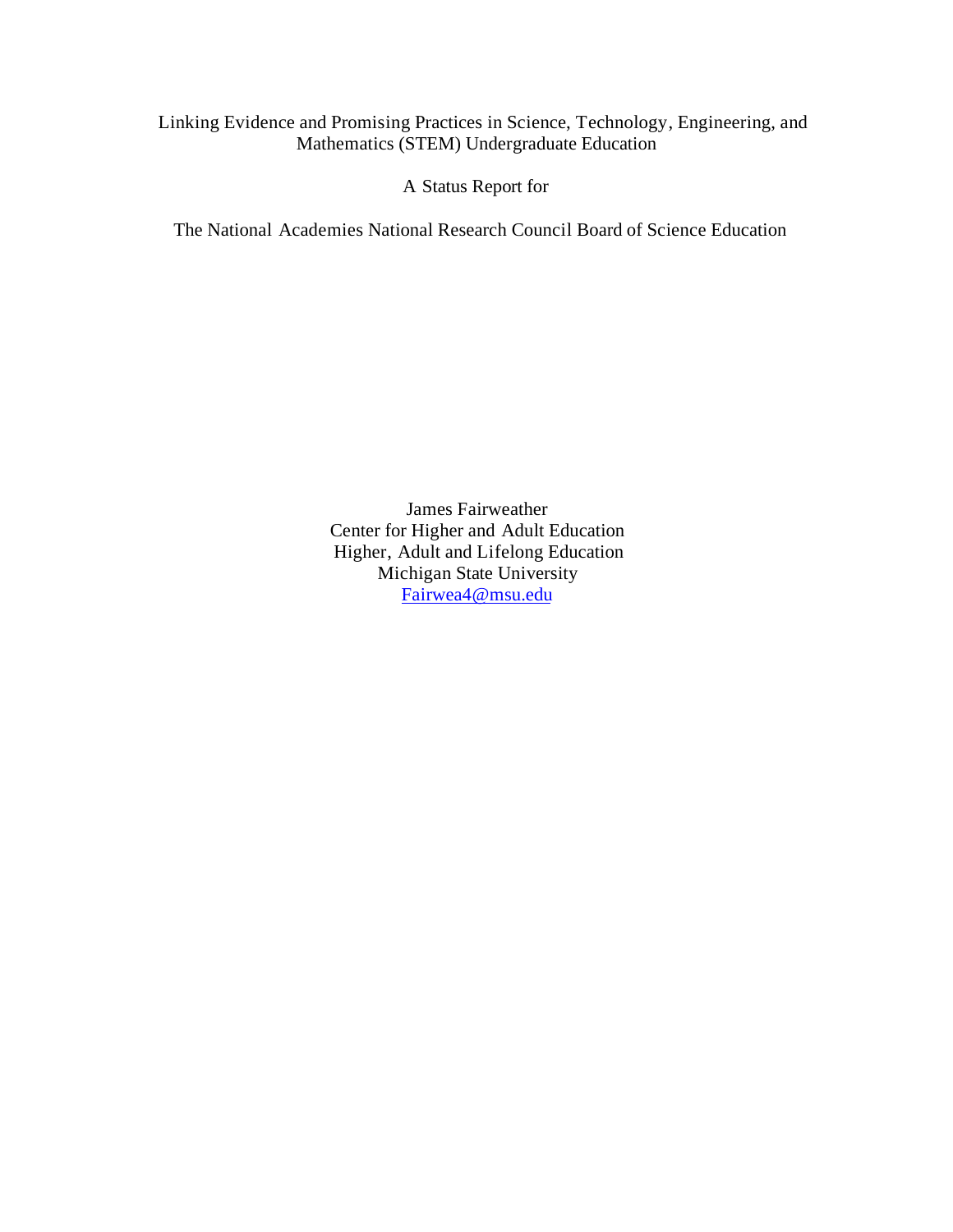#### **1. Introduction**

During the past 20 years or so the National Science Foundation (NSF), the National Academies of Science (NAS), and professional societies such as the Accreditation Board for Engineering and Technology (ABET) have expanded their policy focus beyond traditional support for basic and applied research in Science, Technology, Engineering, and Mathematics (STEM) to include improving the quality of undergraduate teaching and student learning in these disciplines. This expanded mission is in part a response to the decline in students choosing to major in STEM fields, declining percentages of STEM undergraduates continuing to graduate school, and the social and economic consequences of these trends (National Science Foundation 1996; Center for Science Mathematics and Engineering Education, Committee on Undergraduate Science Education 1999). The recent workshops sponsored by the National Academies National Research Council Board of Science Education are meant to help redress this crisis in STEM undergraduate education.

As Seymour and Hewett (1997) have shown, poor teaching practices in college STEM courses appear to lie at the heart of some of these problematic trends. Not surprisingly the primary reform effort in undergraduate STEM education, whether funded by the external agencies such as the NSF or by individual institutions, has been at the classroom level particularly through the use of more effective pedagogical practices and a conceptual shift from teacher- to learner-centeredness. Most of the papers presented at the two NAS workshops focus on teaching and learning in the classroom as have most of the NSF-funded projects through its course and curriculum development (CCLI) program. Most university efforts to improve teaching and learning likewise focus on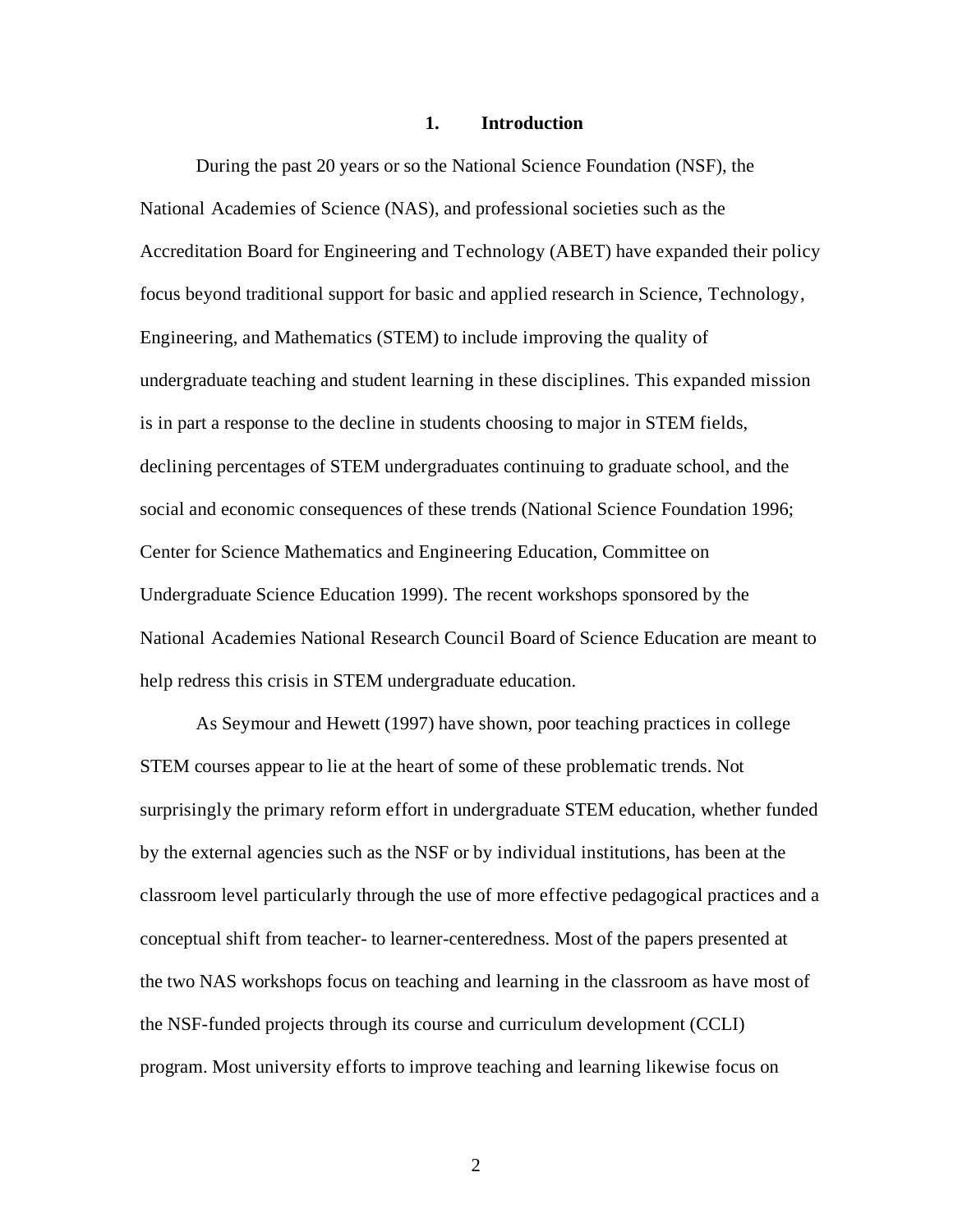(voluntary) professional development programs for individual faculty members (Wulff  $\&$ Austin, 2004).

Yet this broad agreement on "the problem" and the trend to focus on improving individual classroom instruction has not led to a more seasoned understanding of the root causes of ineffective teaching and learning, low retention in the major and the declining pool of American students entering into STEM doctoral programs. Most efforts to reform undergraduate STEM education start from a presumptive reform model, one based primarily on in-classroom innovation and the teaching-learning process. The premise here is that the collection of hundreds if not thousands of individual faculty member improvements, initiated at least in part by empirical evidence of effectiveness, will lead to an aggregate change of a high order of magnitude.

This view of educational reform rests on three additional premises, all related to faculty involvement in reform. First, empirical evidence of successful student learning outcomes, however measured, is a precondition for STEM faculty involvement in pedagogical reform. Second, pedagogical effectiveness varies by academic discipline thereby requiring that many if not most instructional reforms be tested for their fit with distinct STEM disciplines. Third, the instructional role can be addressed independently from other aspects of the faculty position, particularly research, and from the larger institutional context.

We have every reason to be wary of these premises. NSF- and association-funded reforms at the classroom level, however well intentioned, have not led to the hoped for magnitude of change in student learning, retention in the major, and the liker *spite of empirical evidence of effectiveness* (Eiseman & Fairweather, 1996; Fairweather & Beach,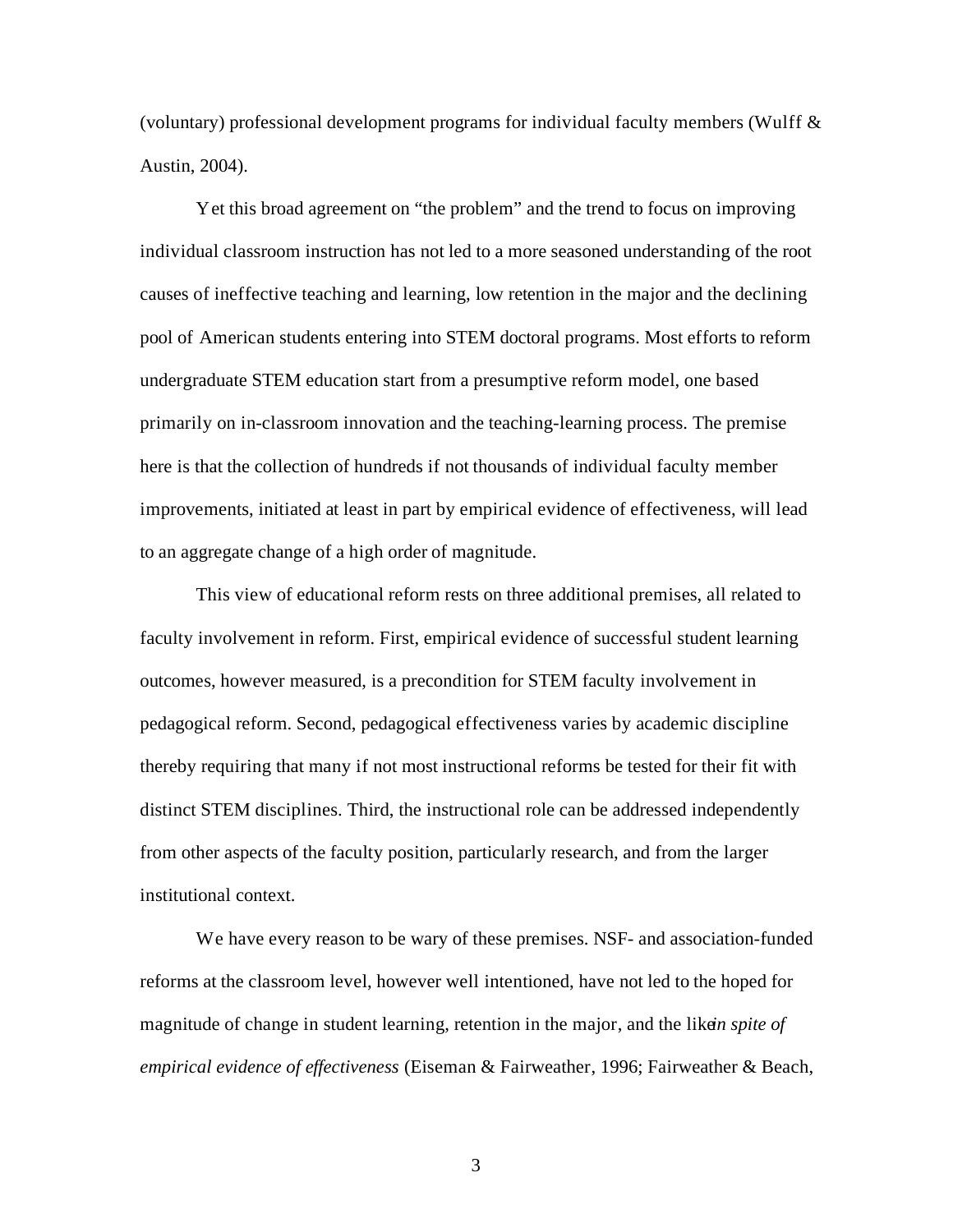2002; Wankat, 2002). An evaluation of more than 400 NSF CCLI projects twelve years ago found significant empirical evidence of the educational benefits pedagogical reforms meant to foster student engagement in STEM courses, much less evidence of the dissemination of successful practices beyond the individual faculty member and even less of the spread of these proven innovations to other institutions (Eiseman & Fairweather, 1996). As a typical, more recent example, Fisher, Zeligman, and Fairweather (2005) found that pedagogical reforms in engineering service courses dramatically improved ABET-derived student learning outcomes, including problem-solving and analysis of complex problems. Despite empirical evidence of effectiveness, the reforms died because no other faculty members were willing to invest the time to teach the course in the new manner in part because the time commitment was greater than for traditional lectures.

Periodically the NSF comes up with more systemic efforts at reform, such as with programs to establish post-secondary centers (e.g., the Center for the Integration of Research, Teaching and Learning) and engineering coalitions (e.g., ECSEL). These efforts tend to have transitory effects with benefits accruing to participating institutions but few beyond them (Eiseman & Fairweather, 1996; Fisher, Fairweather, & Amey, 2003).

Moreover, although faculty in STEM disciplines vary substantially on a broad array of attitudinal and behavioral measures (Fairweather & Paulson, 2008) careful reviews of the substantial literature on college teaching and learning suggest that the pedagogical strategies most effective in enhancing student learning outcomes *are not discipline dependent* (Pascarllea & Terenzini, 2005). Instead, active and collaborative instruction coupled with various means to encourage student engagement invariably lead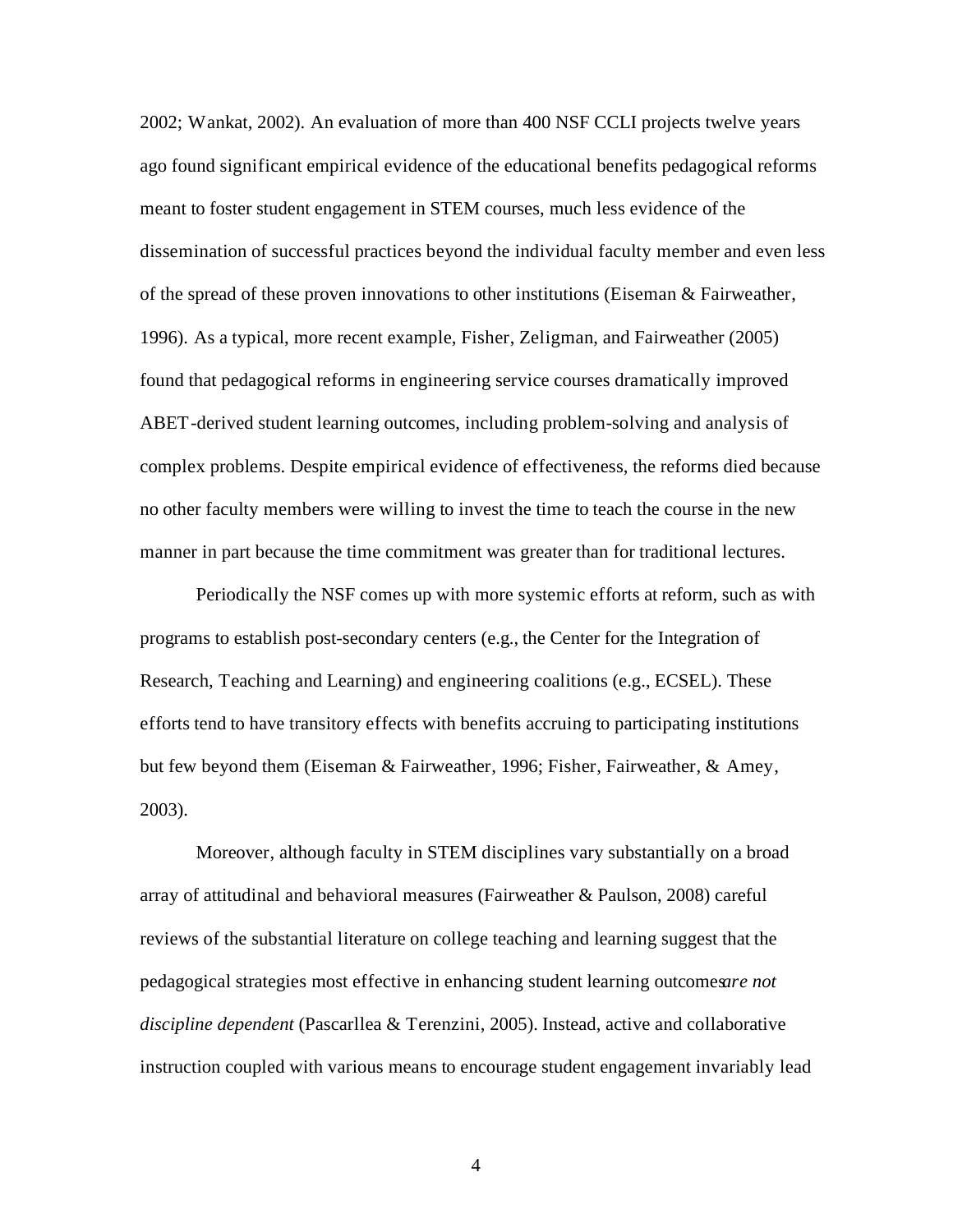to better student learning outcomes irrespective of academic discipline (Kuh et al., 2005, 2007). The assumption that pedagogical effectiveness is disciplinary-specific can result in "reinventing the wheel," proving yet again that pedagogies engaging students lead to better learning outcomes.

Finally, resistance to adopting more effective teaching strategies in part derives from the perception of STEM faculty that the teaching process is at odds with the research process, and that research is more interesting and more valued at their institutions (Fairweather 1996; Massy, Wilger, & Colbeck 1994). The perception of the importance of teaching in faculty rewards and the perceived consequence of spending more time on improving teaching, namely having less time for research, adversely affects faculty involvement in pedagogical reform (Fairweather 2005). This behavioral pattern holds true *even when faculty members express a deep commitment to teaching and to their students* (Leslie, 2002).

In this paper I first examine the variety of problems in STEM education and the role of pedagogical reforms in solving them. Next I describe three ways to think about pedagogical reform in STEM. In addition I discuss in more detail the premise on which the NAS initiative for college STEM pedagogical reform rests, namely the role of empirical evidence in fostering improvement in STEM undergraduate education. I follow this section with a review of what we know about effective STEM instructional practices relying especially on the papers presented at the NAS workshops, including a discussion of the nature of the evidence presented about educational impact. I conclude with a discussion of the influence of the multifaceted nature of faculty work on pedagogical reforms as well as recommendations for future interventions.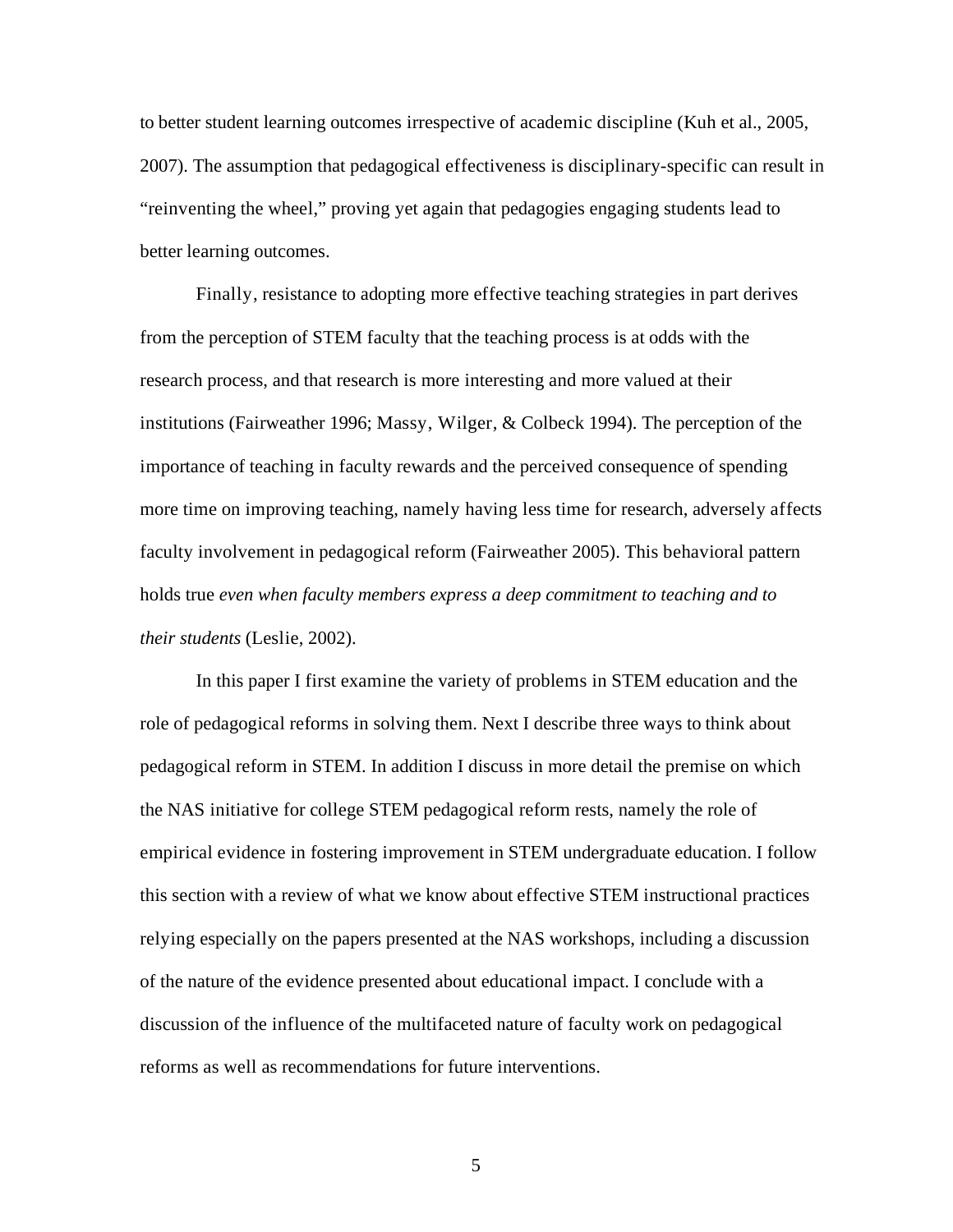## **2. STEM Educational Reform: Solutions in Search of a Problem**

Drawing on the work by Seymour and Hewitt (1997), much of the research agenda sponsored by the NAS and NSF focuses on reforming STEM instruction in the college classroom. Yet improved classroom instruction addresses only part of the laundry list of problems in STEM education.

- *Increasing public awareness about STEM:* Attaining this goal requires expanding the role of STEM faculty to include outreach beyond the university. Achieving this goal may require STEM faculty to change the way they relate to nonscientists outside the university; it does not require changing instructional practices in the college classroom.
- *Increasing the STEM pipeline:* The STEM pipeline runs from K-12 through can doctoral programs and professional practice. Increasing the interest of K-12 students in the sciences rests on university outreach efforts and improved K-12 instruction, not on college teaching. In contrast, attracting students to STEM majors and keeping them in the major can be affected by the classroom experience (MacDonald & Korinek, 1995).
- *Enhancing the preparation of STEM college students for their professions:*  Although there is some evidence that classroom experiences can enhance knowledge of the major and careers, preparation for the profession seems more a function of the curriculum and of co-curricular experiences such as co-op in engineering (Fairweather et al., 1996; Moore et al., 2000).
- *Improving student learning in STEM:* Improving teaching and learning in STEM classrooms is most clearly aligned with this goal. Even so, many of the more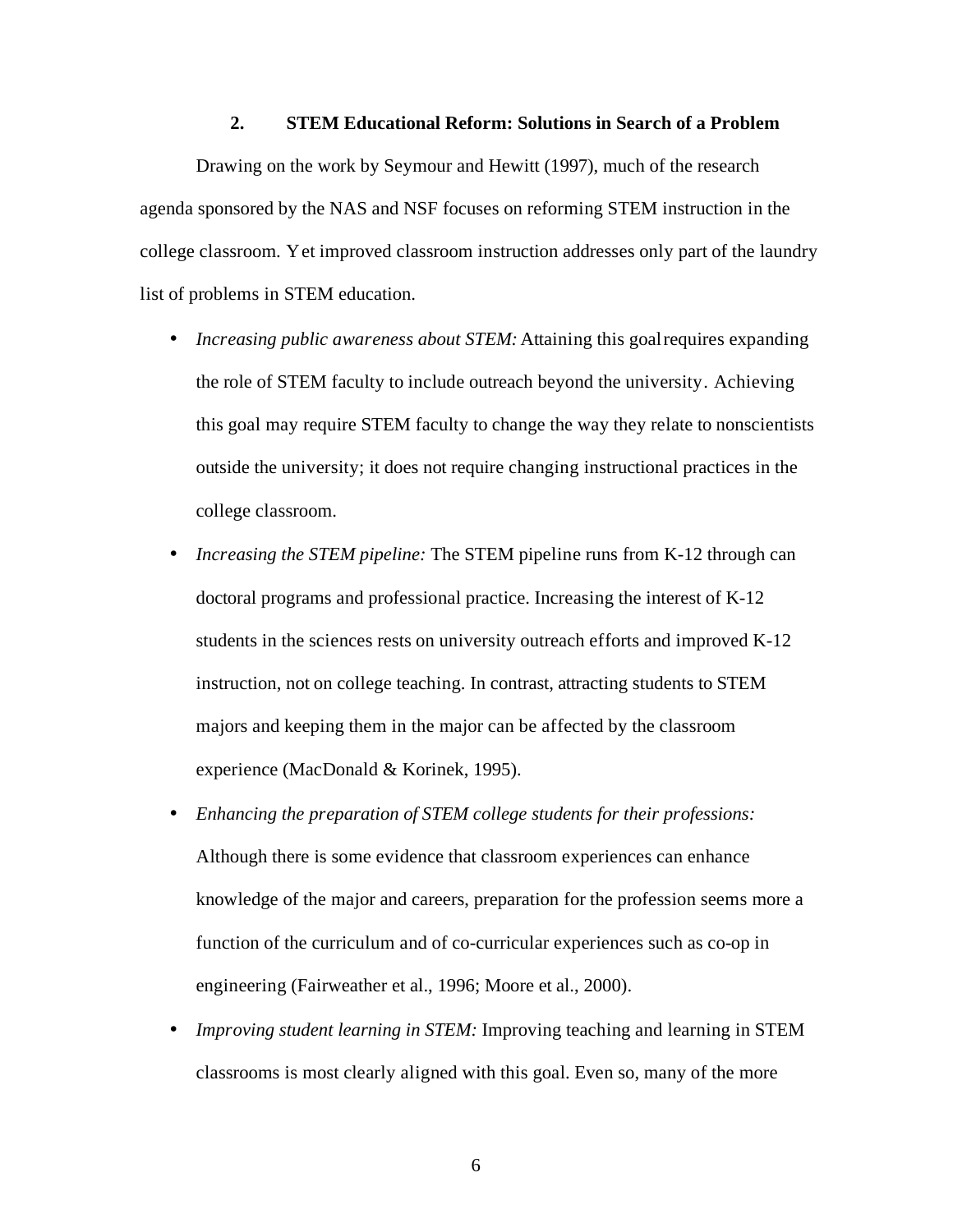complex learning objectives, such as the retention of knowledge over time, the application of knowledge to solve unfamiliar problems, and commitment to lifelong learning must be assessed in subsequent learning experiences rather than immediate classroom environment.

Making explicit the nature of the problem addressed is crucial to assess adequately the success or failure of any STEM classroom or curricular reform effort. In particular, when the problem requires solutions beyond improved classroom instruction, the reform effort, even when successful in improving student learning, may fail to resolve the larger problem (Fisher, Fairweather, & Amey, 2003).

### **3. Improving Student Learning in STEM**

Reform efforts to improve STEM college classroom instruction typically address one of three distinct objectives, each with different implications for faculty and students.

- *Improving teaching:* Much research on improving STEM teaching is based on a teacher-centered concept of teaching and learning. Here the goal is first to identify benchmarks derived from the literature on effective instructional practices (e.g., Weimer, 1996). Improvement is judged by the degree of fit between what instructors do in the classroom with instructional approaches found in the literature to improve student learning rather than on a direct assessment of student learning outcomes.
- *Improving student learning:* Adopting what Barr and Tagg (1995) call a "learnercentered paradigm," instructional reforms focus on determining increases in student learning resulting from instructional changes. The gold standard here is the extent of improved student learning outcomes rather than change in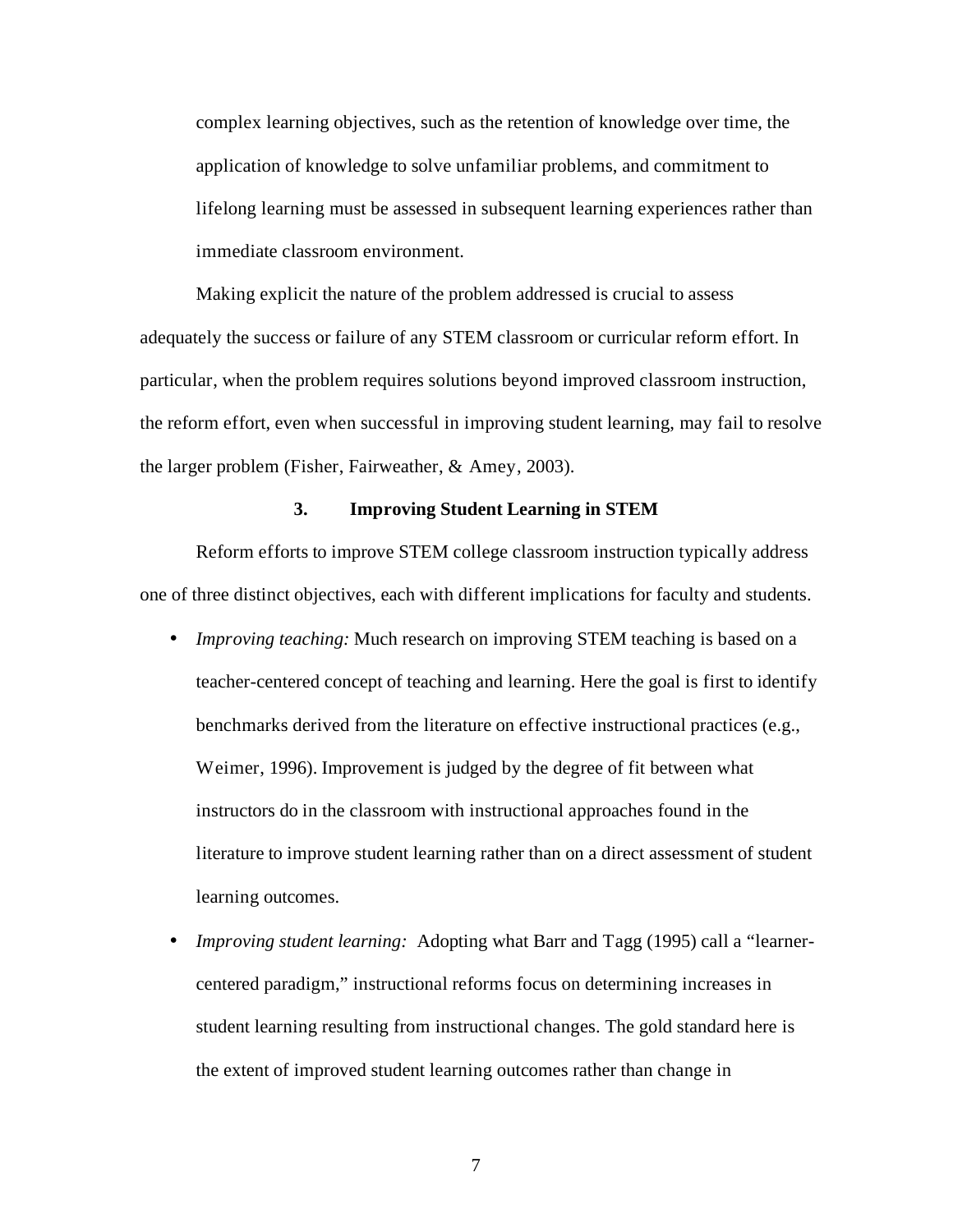instructional procedures (although the two clearly are linked). As discussed in the previous section, "student learning" is not a singular goal (e.g., content knowledge, synthesis, problem-solving) nor is it necessarily limited to a single classroom setting. Studies focused on improving student learning tend to take an "optimization" approach, i.e., where maximization of a learning outcome is the standard by which the reform is measured irrespective of cost and implementation difficulties.

• *Improving student learning productivity:* D. Bruce Johnstone (Johnstone & Mahoney, 1998) coined the phrase "student learning productivity" to focus on aggregate student learning relative to cost. Here the goal is to identify the least expensive and easiest way to attain the greatest increase in student learning across a designated group (program, department, introductory courses). The focus is less on optimizing performance in a given classroom and more on the greatest gain for a given investment. The implication of this perspective for assessing student outcomes is profound. It may be that the greatest gain in aggregate student learning in STEM is achieved not through the adoption of optimal teaching practices in each classroom but through the elimination of the worst practices. Encouraging the majority of STEM faculty members who only lecture to useany form of active/collaborative instruction (not necessarily the optimal forms of these instructional approaches) may lead to much greater gains in student learning productivity.

The success of any STEM classroom reform rests in part on which of these outcomes we measure. The first and second objectives, respectively, focus on how well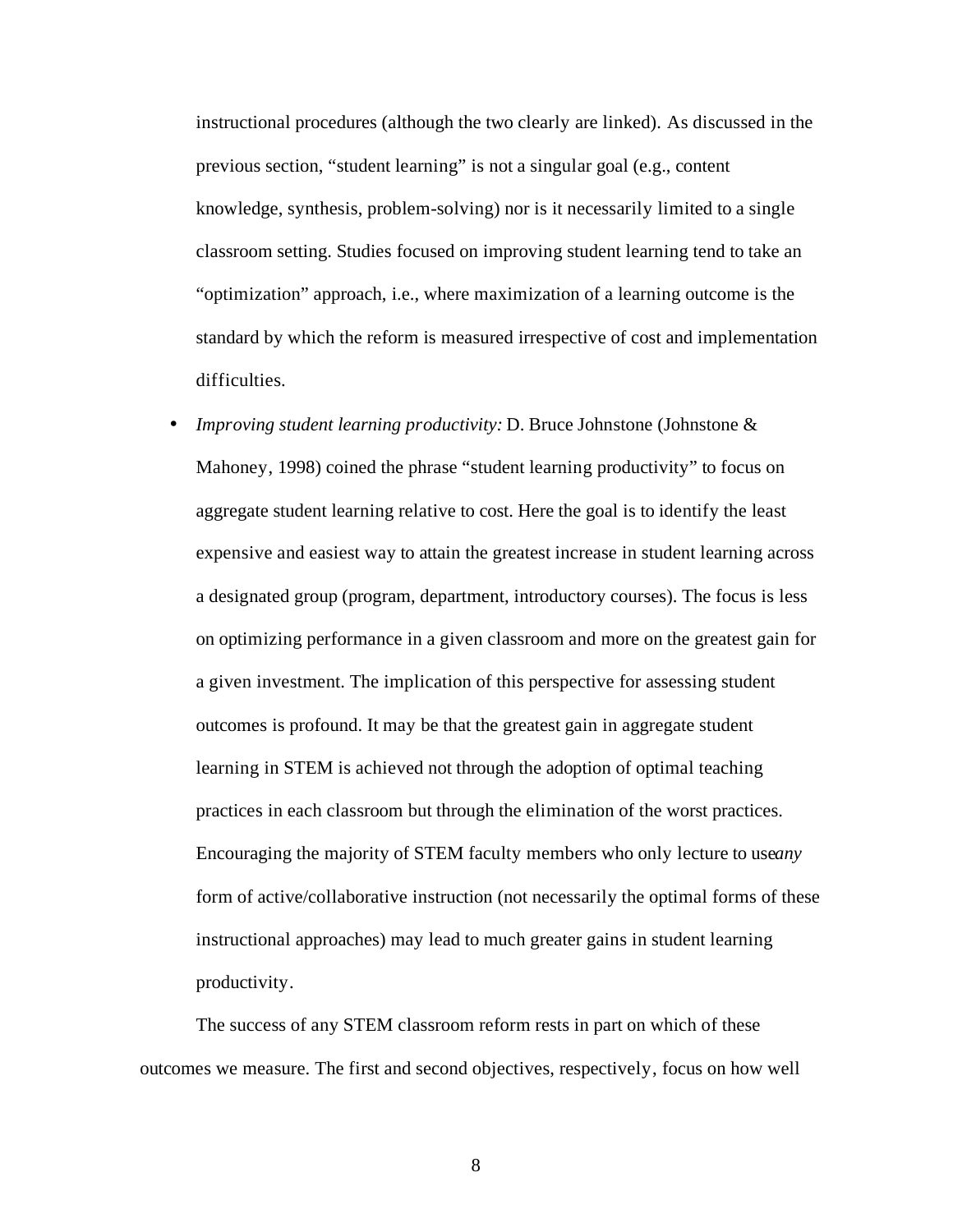faculty members improve their teaching relative to optimal instructional standards or how much student learning improved. Most of the papers presented at the NAS workshops center on these two objectives, which emphasize the identification of best or optimal instructional practices in STEM. In contrast, learning productivity focuses more on getting STEM faculty members to stop using ineffective pedagogies and to adopt the most cost-effective of the known effective instructional alternatives. Learning productivity is best examined by considering the *aggregate* performance of a STEM academic program or department rather than the performance of individual faculty members.

Most faculty professional development programs use effective instructional strategies as benchmarks to guide changes in teaching practices (Colbeck, O'Meara, & Austin, 2008). Many of the faculty members drawn to these professional development programs are good teachers seeking to make their classroom instruction even better (Gappa, Austin, & Trice, 2007). Think of them as seeking to improve from an 80% to a 95% level of instructional efficiency. In this context we may see some modest improvement in STEM education at the classroom level because of greater use of effective instructional practices.

These professional development strategies, however, have two flaws when it comes to large scale improvement in STEM education. First, faculty members participating in these professional development activities seem to be committed to improving their teaching and likely already use somewhat successful pedagogies. These faculty members, many of whom presented papers at the NAS workshops, as a ruleare *not causing the poor instructional outcomes in STEM.* As such we can expect only a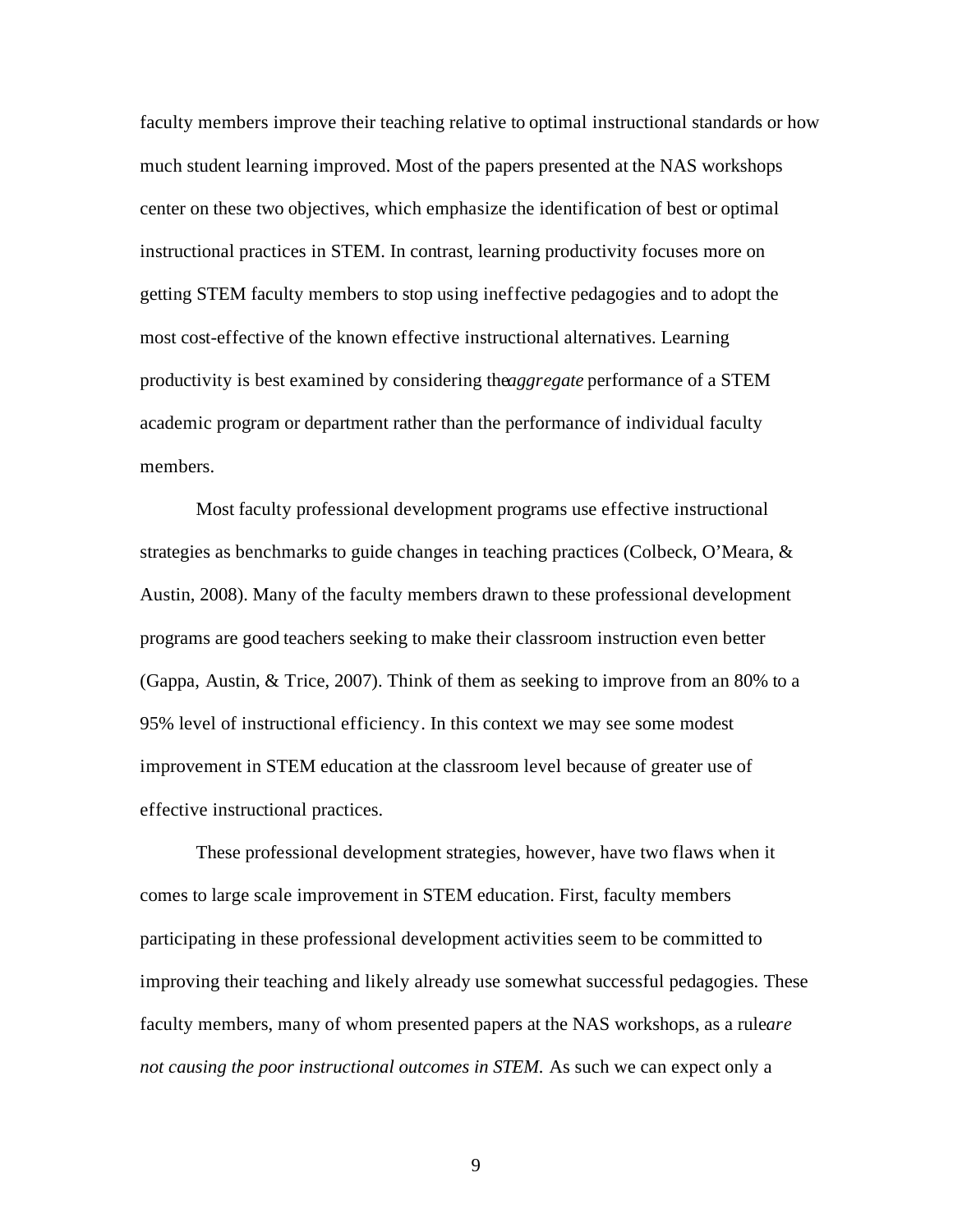modest improvement in student learning overall from strategies seeking to promote use of "best" instructional practices. Second, the majority of STEM faculty, which as a collective make the least use of the active and collaborative instructional methods widely found to increase student learning (Fairweather & Paulsen, 2008), are not seeking to optimize their instructional practice. Rather they seek to "satisfice" teaching in order to optimize the time they have for research (Massy & Zemsky, 1994). The greatest gains in learning productivity are likely to come from finding ways to engage this large group of STEM faculty in *any* form of pedagogy that increases student engagement. Such strategies depend less on identifying optimal pedagogies through additional classroom research and more on enhancing the value of teaching in faculty rewards (Fairweather, 2005) and on finding ways to get STEM faculty members to use instructional methods *already known to improve student learning*.

### **4. The Role of Evidence in STEM Educational Reform**

Most of the research on STEM education presumes that empirical evidence is crucial to the adoption of effective reforms. This premise rests on the belief that STEM faculty members will not change their instructional approaches without evidence that alternatives are more effective. From this perspective we must emphasize the adequacy of research design and evaluation methods in documenting effectiveness. Ebert-May et al.'s paper, for example, shows that the effectiveness of workshops is a function in part of the methods used to assess their impact. Gijbels et al. show that how outliers (research studies) are treated in a meta-analysis affects the conclusions about the effectiveness of instructional innovations.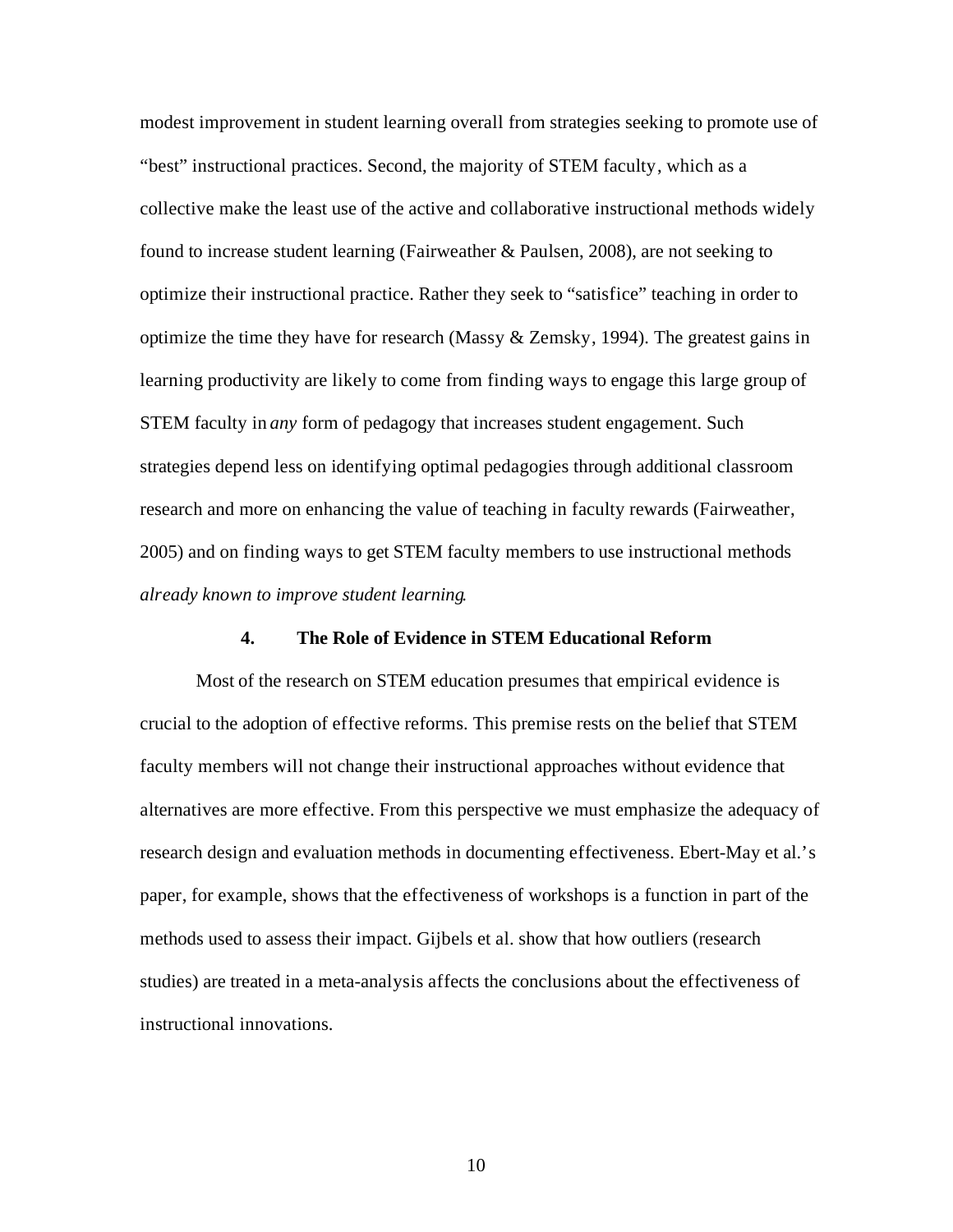Yet research shows that acceptable research evidence of instructional effectiveness is a necessary but not sufficient condition for the adoption of educational reforms in STEM. Dancy & Henderson discuss the barriers to dissemination of STEM educational reforms go far beyond an individual teacher in a classroom. The ECSEL engineering coalition and the Center for the Integration of Research, Teaching and Learning (CIRTL) show that many other factors affect the adoption of instructional innovations. These include faculty work load, faculty rewards, sequence of courses in curricula, leadership, and resources (Fairweather, 1996). An evaluation of the NSF CCLI program (Eiseman & Fairweather, 1996) and reforms in engineering service courses (Fisher, Fairweather, & Amey, 2003) found similar results.

The question remains, how important is evidence of instructional effectiveness in reforming STEM undergraduate education? In this section I examine three assumptions on which the premise of the importance of additional empirical research evidence in reforming STEM teaching and learning rests.

• *Do we need more evidence about the effectiveness of active and collaborative teaching strategies and related efforts to foster student engagement in their own learning?* Here the answer is a definitive *no*. The general literature on college teaching and learning as summarized by many authors, Pascarella & Terenzini (2005) and Kuh et al. (2005) prominently among them, provides clear research evidence that active and collaborative instructional strategies are more effective than traditional lecture and discussion across most if not all dimensions of student learning.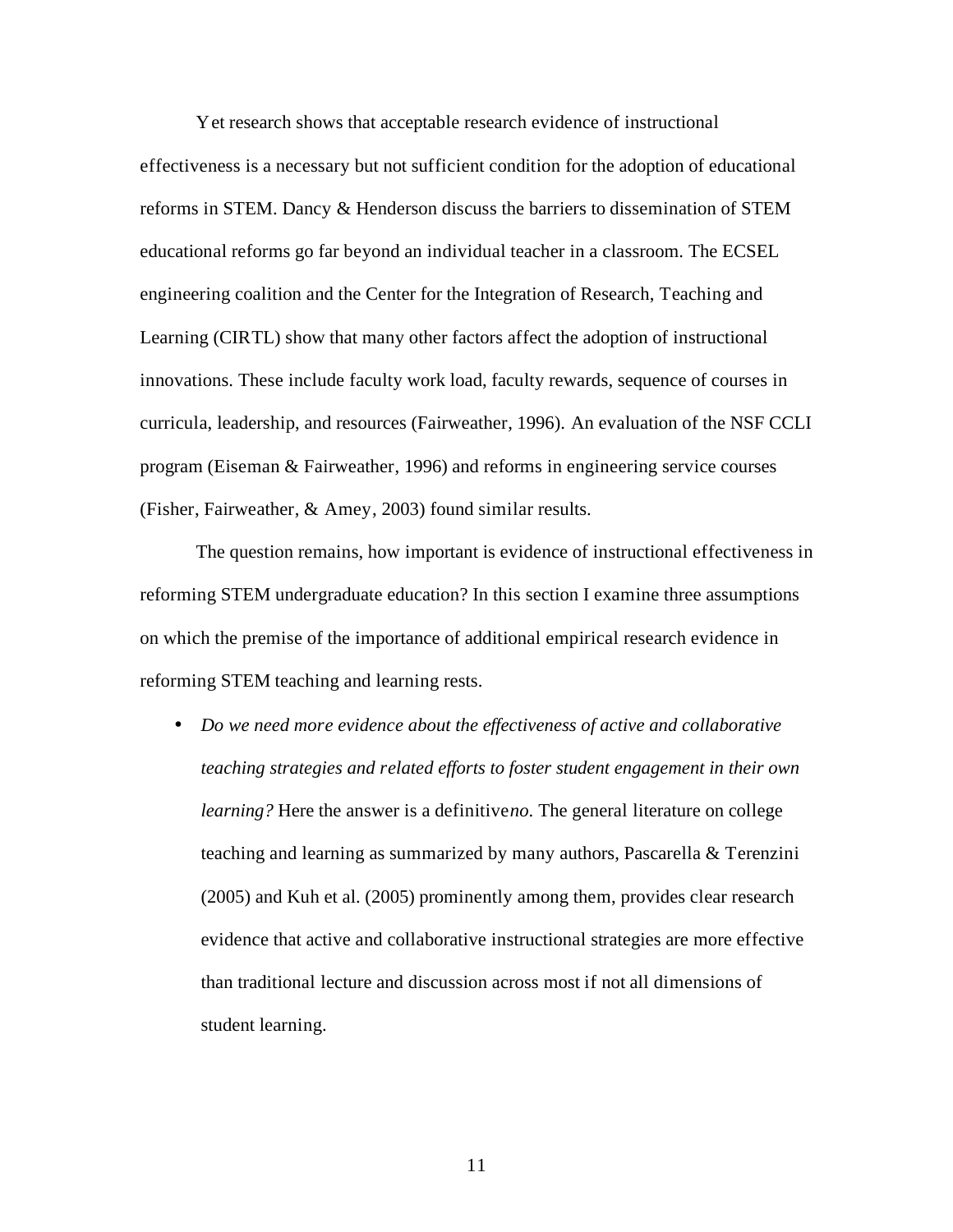- *Do we need more evidence about the relative effectiveness of particular types of active and collaborative instructional strategies?* Perhaps. If the reform goal is to help STEM faculty members already committed to effective instruction to choose the better of two pedagogical options then evidence about their relative effectiveness may be useful. As I stated above, these faculty members by and large are not causing the problems in STEM education. In contrast, we do not need additional evidence that almost any active or collaborative approach will result in better learning outcomes than the dominant pedagogical approach in STEM, the lecture. Such evidence already exists. As Massy & Zemsky (1994), David Leslie (2002), and I (Fairweather, 2005) have shown, faculty members currently unwilling to engage in newer, more effective pedagogical practices are unlikely to change their instructional approach because of empirical evidence. Instead, these faculty members respond to the larger reward structure in which they work. The key levers to promote changes in attitudes and behavior toward teaching among this large group of STEM faculty is more likely to rest on work allocation and rewards than on evidence of instructional effectiveness. After all, existing evidence about the relative ineffectiveness of the dominant teaching method in STEM, lecturing, has not led to dramatic changes in the use of that technique.
- *Do we need to replicate research on effective instructional practices from other academic disciplines in STEM?* Perhaps. Much evidence already exists but not in easily accessible formats. Some disciplines do not have teaching-oriented journals. Even in disciplines that have such journals, research-oriented faculty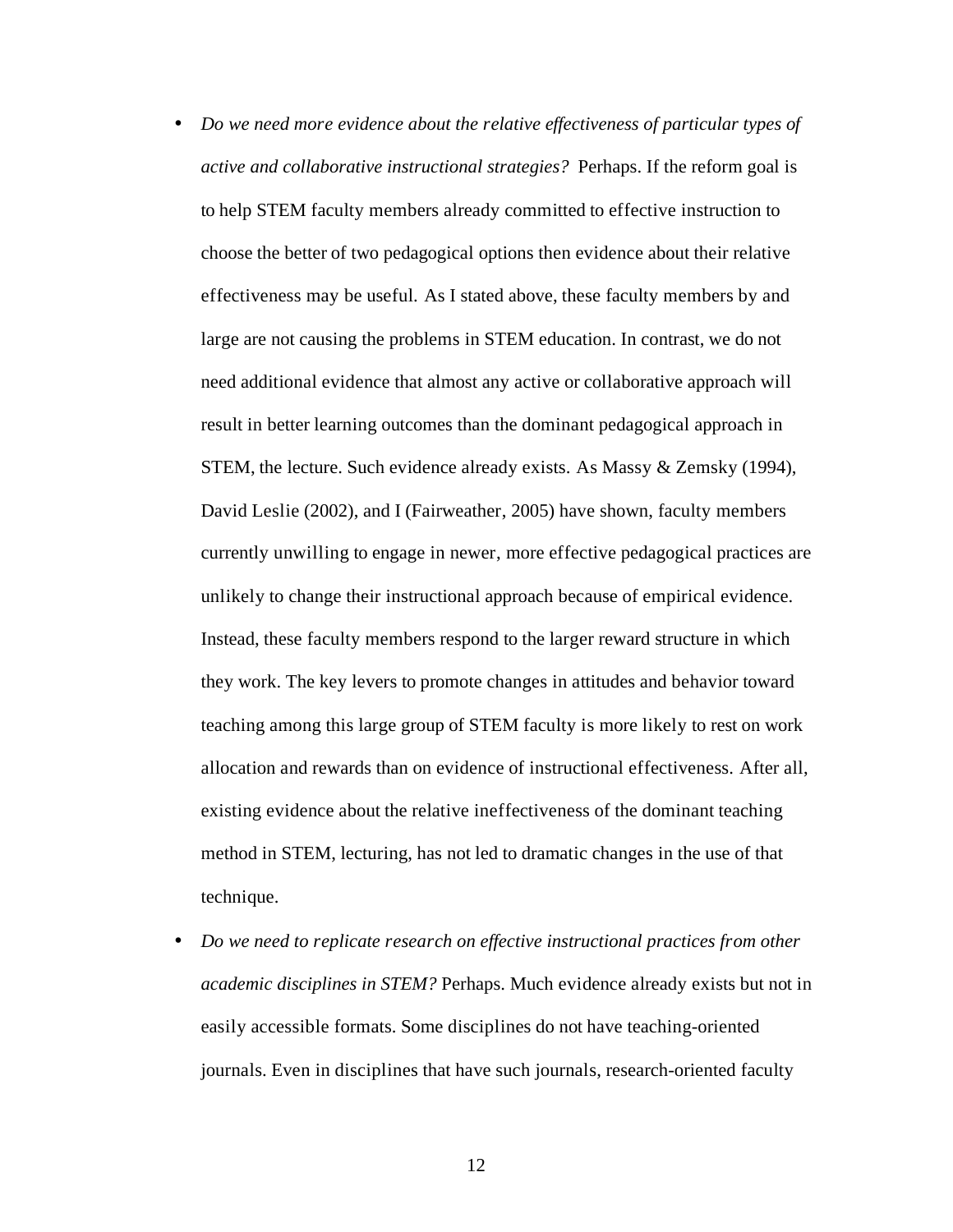members are unlikely to read them. In addition, much of the literature on teaching effectiveness lies in "gray literature" such as evaluation reports to the NSF, which has a limited distribution. Any replication of effective teaching in STEM is likely to be focused on demonstrating yet again that these techniques work and more on getting STEM faculty engaged in their teaching. It is unlikely, however, that this additional research will be more useful in promoting faculty engagement in teaching than say, changes to resources and work allocation.

In summary, although additional research may to useful to fine tune applications in specific STEM instructional settings and sub-disciplines, much research on effective teaching and learning already exists. The key to improving STEM undergraduate education lies in getting the majority of STEM faculty members to use more effective pedagogical techniques than is now the norm in the these disciplines. Additional research evidence will play only a small role in this process.

### **5. What We Know and STEM Teaching and Learning: Lessons for Future**

#### **Research and Practice**

As mentioned previously, there is a substantial literature on effective college teaching and learning (e.g., Pascarella & Terenzini, 2005). Most of this work centers on student engagement either in active and collaborative instruction in the classroom (e.g., Kuh et al., 2005) or in out-of-class learning environments (Brower & Inkelas, 2007). In addition, there is a large literature on faculty professional development (e.g., Wulff  $\&$ Austin, 2004). In this section I focus on the contributions made by the NAS workshop papers and the implications for future research and practice.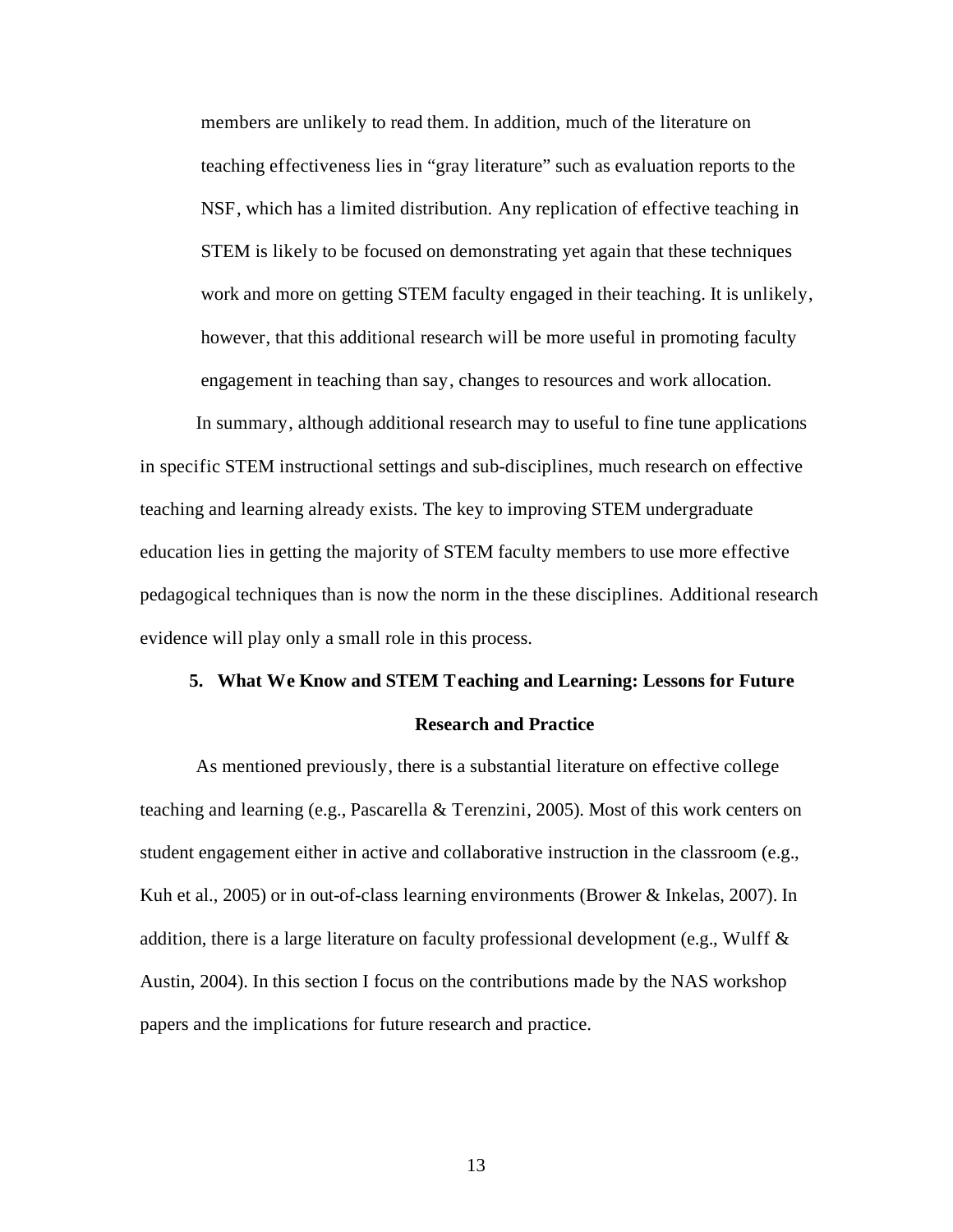The NAS papers are representative of research in STEM undergraduate education. Most focus on classroom teaching, one or two on curriculum reform, and one or two on professional development. Two papers direct attention to the instructional reform process at both the departmental and institutional levels. Only one paper examines the effect of out-of-class experiences, such as undergraduate research programs and co-op experiences in engineering, on STEM student learning.

The forms of assessment also represent the range typically found in the literature. Some papers describe courses and evaluation strategies to assess effectiveness but do not provide evaluative data. Others provide descriptive information about impacts but little else. Other authors use meta-analysis to examine the literature for evidence of effects across projects. A few focus on the psychometrics of instrumentation and the consequences for evaluation. Most estimates of effects on student learning in the papers are correlational, not experimental. A very few use classic pre-post tests to assess gains in student learning. One or two employ longitudinal or at least long-term cross-sectional studies to examine effects.

Whether in the form of problem-based learning (PBL), case-based learning, ways to build learning communities, or ways to shape professional development programs, the NAS workshop papers for the most propose active/collaborative instructional strategies for which we already have much empirical knowledge (e.g., Pascarella & Terenzini, 2005; Kuh et al., 2005, 2007). Most do not break new ground here, instead intending to translate more general effective practices into STEM applications. In doing so, some authors seem aware of the broad literature of teaching effectiveness and recognize the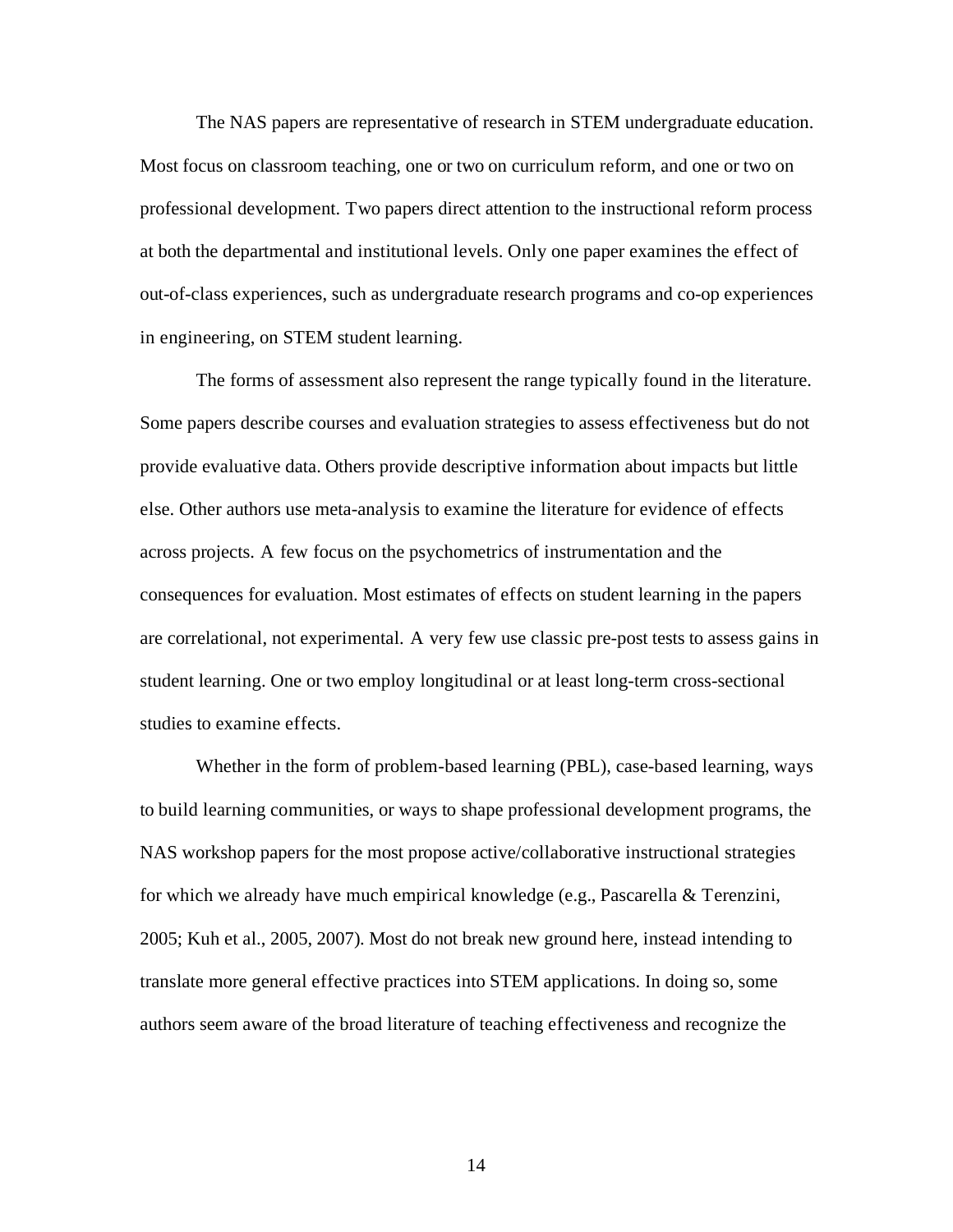link between their research and the broader literature. Others seem less aware of relevant work done elsewhere.

Below I list highlights and lessons learned from the papers to inform future work in STEM undergraduate education.

- As a field of study, STEM education would benefit from distinguishing between educational topics where we have sufficient empirical evidence of success to warrant implementation without additional research, such as PBL, from those where additional research is needed.
- In addition to evidence of effectiveness, to encourage other STEM faculty members to adopt a particular instructional approach research should provide sufficient detail about the course, setting, resources required, and the like for others to see the relevance of the approach to their own work.
- A description of the strategies to implement reforms, whether in a classroom or curriculum, are as crucial to convincing potential adopters to try the new approaches as evidence of effectiveness. *If the goal is to encourage widespread use of effective instructional techniques then a description of what it takes to implement the innovations is as crucial as the evidence of their effectiveness.*
- Evaluation (and research) on instructional innovations should distinguish between the requirements for effective teaching techniques (e.g., providing clear learning objectives for students is important in all types of instruction) from requirement for more innovative forms of instruction (e.g., studio-based learning).
- Many of the classroom research projects receive substantial external funding to develop materials and assess outcomes. Most potential adopters will not have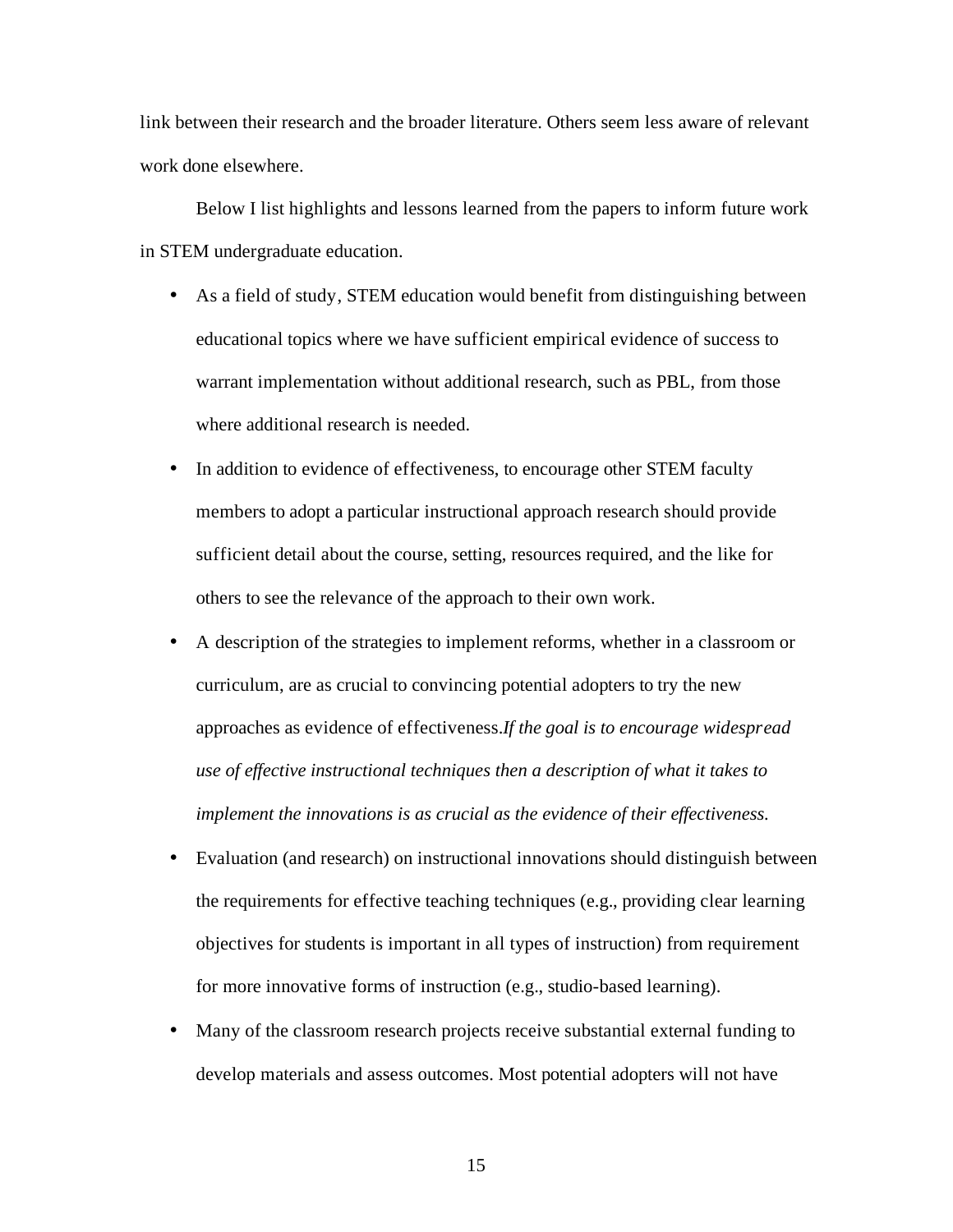similar resources. In this context researchers need to demonstrate the possibility of achieving similar effectswithout having e.g., externally-funded graduate assistants and thousands of dollars to develop materials. At the very least they should delineate the potential costs of implementing the reform to enable potential adopters to obtain the necessary resources before proceeding. Finally, materials, assessment instruments, and so on must be sufficiently *efficient* to make it possible for others to use them in their own classrooms. For example, efficiency and ease of are among the more important reasons for the widespread use of the FCI in physics.

- The usefulness of any assessment technique ultimately depends on both its rigor *and* ease of use. Labor intensive assessment tools requiring substantial training prior to use are not likely to find widespread acceptance among potential faculty adopters. Rather a more routine and easy to apply technique is crucial to widespread use. Researchers and faculty members who customize evaluation tools for idiosyncratic applications are not likely to find an enthusiastic response from colleagues. The FCI, mentioned above, is a good example of a research-based instrument whose widespread acceptance is in large measure a function of its ease of use.
- Longitudinal studies of effects are rarely carried out. Such studies, however, provide the ultimate basis for determining the effectiveness of changes in student learning (Connolly, 2008).
- Measuring student outcomes with self-assessed instruments, particularly standard student ratings of the classroom, runs the risk of showing negative effects when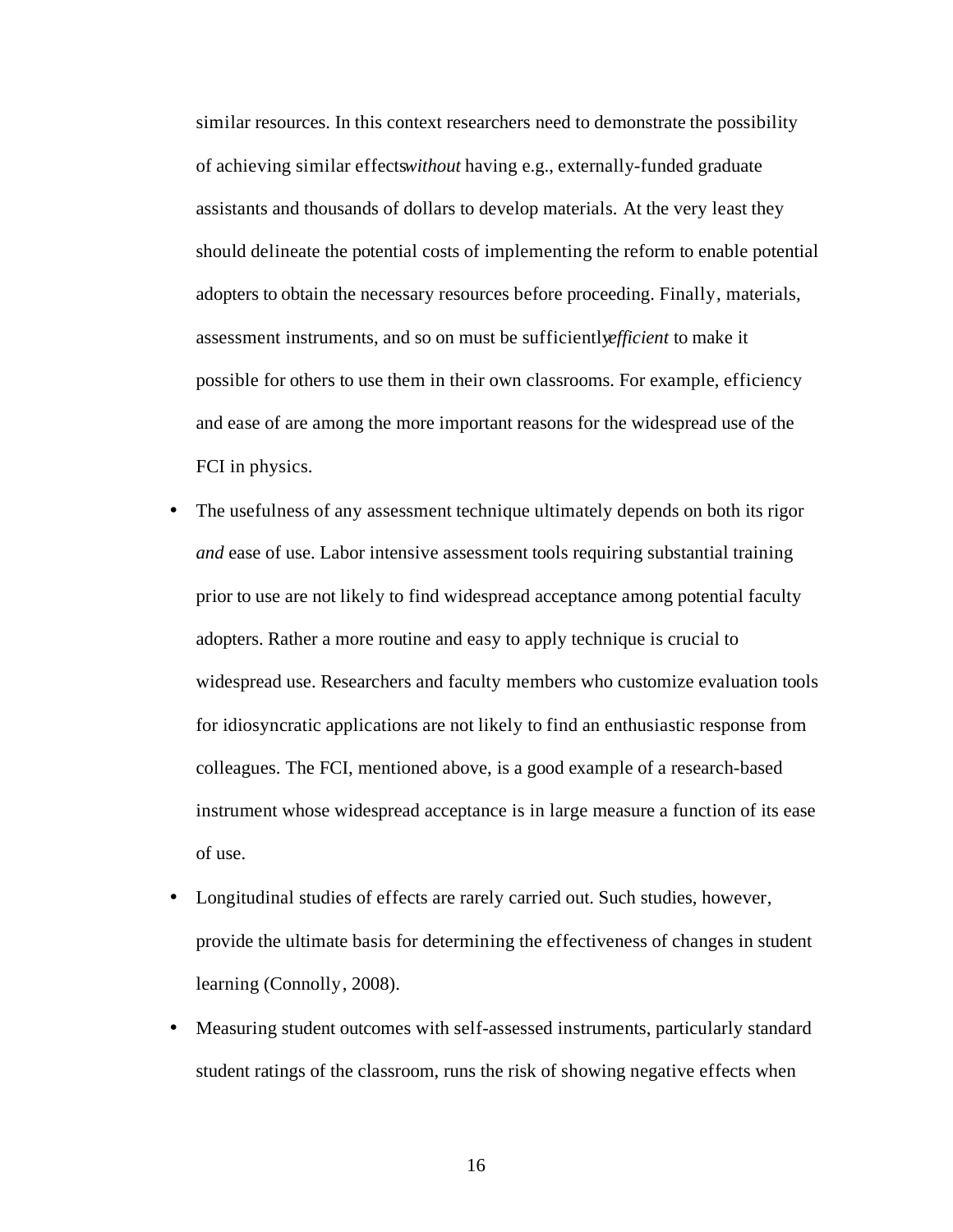students experience active and collaborative instruction for the first time. In retrospect the same students often increase their rating when they see the longterm effect of the experience on their ability to apply and retain knowledge (Fairweather et al., 1996).

- Student portfolios are potentially useful indicators of student progress. The key is showing potential adopters of educational innovations how to evaluate them.
- The most valid forms of assessing the instructional impact on learning break the student outcomes into components—e.g., knowledge content, problem solving, communication skills—and study the change in these outcomes separately rather than presenting a single measure of change in student learning. Each distinct outcome may (or may not) require a different assessment tool.
- The Gillian-Daniel paper is an excellent example of delineating the type of student impact and relating it to type of intervention and evidence. The likely impact of this type of paper is enhanced when the author includes the types and elements of data collected.
- Researchers should develop assessment procedures to distinguish between the types of learning outcomes meaningfully measured in a single class—e.g., content knowledge—from the types of learning outcomes (e.g., application of knowledge) best assessed in subsequent courses.
- Course and curriculum innovators should understand that there is no agreed upon "standard" for judging impact or statistical relationship between predictors and outcomes *among the community of potential STEM faculty adopters*. Instead, the field of STEM educational research very much needs to develop a consensus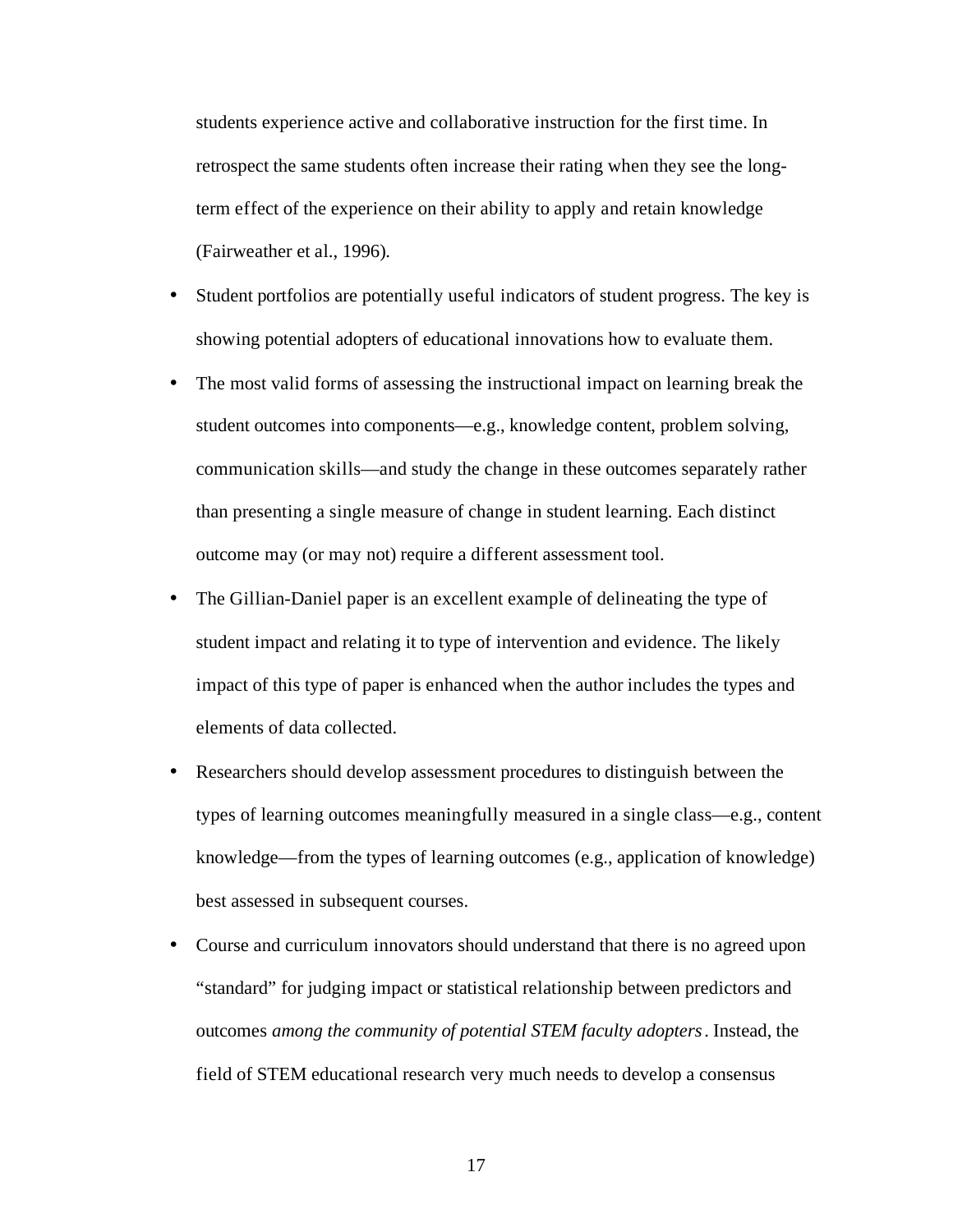about the important of research results. For example, using PBL may result in a small, significant change in pre-post test results of student learning at  $p < .05$ . Yet the *amount* of improvement may be too small to convince others to try PBL even though the results are statistically significant. The key here is the *meaningfulness* of the magnitude of change in the eyes of potential adopters, not the level of statistical significance important to referees of journal articles.

- Meta-analysis, which conceptually useful, can be problematic because of the wide variety of settings and sample sizes in research on teaching and learning. Gijbels et al. show that the decision how to handle outliers can change the effect size from one showing benefit to one showing little change. Ebert-May et al. show that the type of evaluation (e.g., self-reporting versus observation) can affect conclusions about effectiveness. A crucial task in any STEM educational reform effort is to ensure that the findings about effectiveness are*not* artifacts of the evaluation technique.
- Effective evaluation of STEM educational innovations requires determination of when student and faculty attitudes and perceptions are relevant measures of outcomes and when more traditional measures, such as test scores, are required. Feldman (1998), as one example, is a useful guide for judging the adequacy of student ratings of classroom teaching. As another example, Lattuca and Terenzini (see Volkwein et al., 2004) have studied the reliability and validity of different ways of measuring changes in student outcomes based on ABET EC2000 criteria.
- The tradeoff in conducting in-depth studies of single settings, whether a course, department, or institution, is between the rich detail available when studying one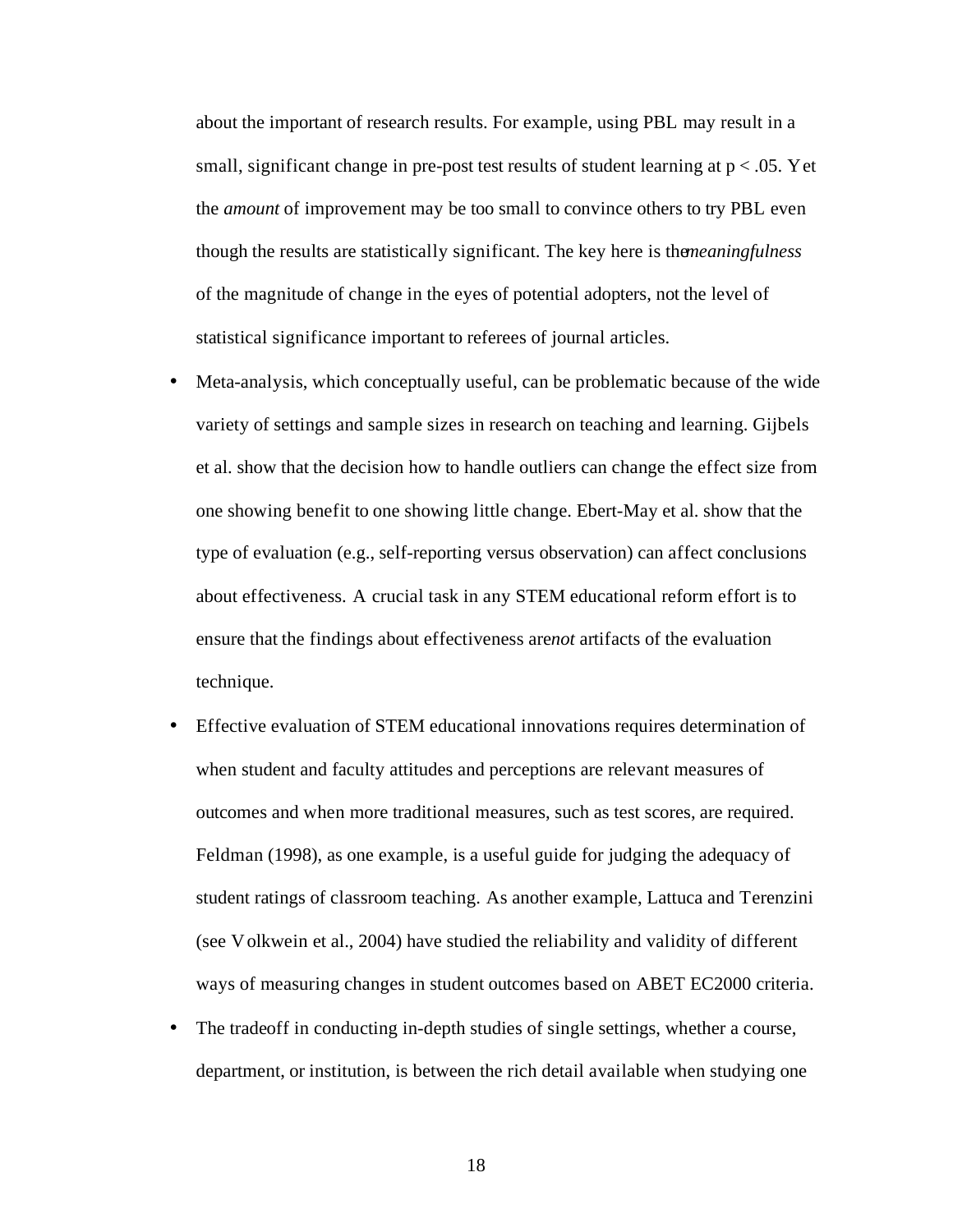location, detail without which it may be impossible to detect effects, and the potential limited generalizability of results to other locations. One way to address generalizability here is to include sufficient detail about the site to help others assess its relevance to their circumstances.

- Much of the research on STEM education assumes the greatest variation in results is a function of discipline, e.g., engineering versus chemistry. This assumption may be false (Fairweather & Paulson, 2008). It may be that the instructional setting—laboratory, lecture hall, recitation—is a more important influence on student learning outcomes than academic discipline. Similarly, the effectiveness of instructional practices may vary considerably between courses for majors and non-majors (Fisher, Zeligman, & Fairweather, 2005).
- Many of the workshop papers demonstrate knowledge of the teaching literature in their sub-disciplines but less so about the general body of knowledge about teaching and learning. This point is consistent with Darcy & Henderson's literature review.
- Few papers provide sufficient formative assessment or a description of implementation steps to help potential adopters put the innovative programs or practices in place.
- Fit the type of evaluation data to the audience. For some audiences student selfreports and surveys of faculty attitudes are sufficient. For others pre-post test data are the minimally acceptable standard for measuring effects.
- The role of face validity in the assessment of STEM education is not well understood. Stories about educational experiences do not meet the same scientific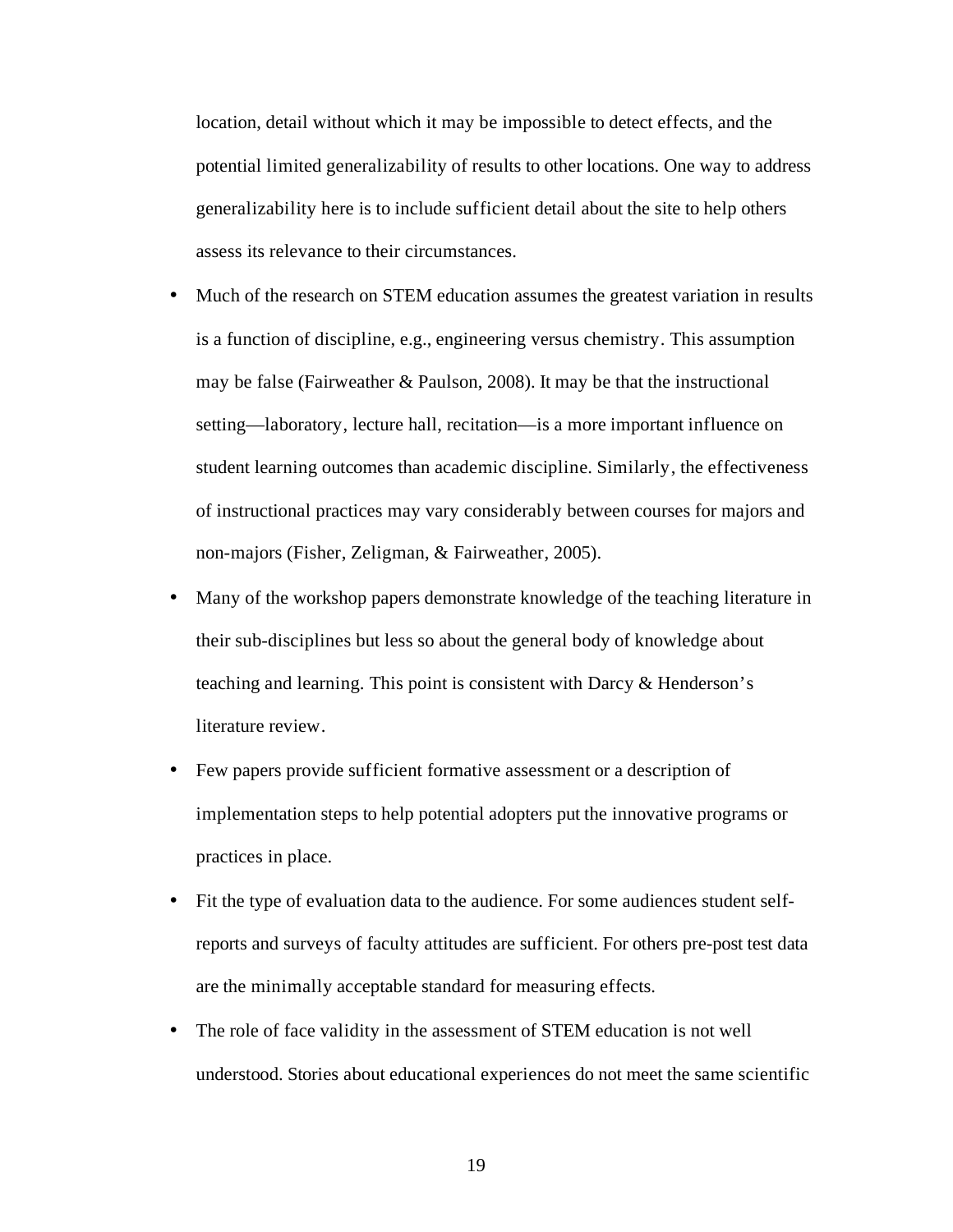standard for evidence as pre-post tests but they may be essential to helping potential adopters to see the fit between the innovation and her/his classroom. Alternatively, studies where stories are the only form of evidence are not likely to meet the evidence standard many STEM faculty members would accept.

- To be effective evaluations should distinguish between the type and format of information needed to help a faculty member (a) implement an innovation (formative assessment), (b) summarize the effectiveness of changes in teaching practices on student learning, (c) demonstrate effectiveness as a research project where the audience consists of national disciplinary peers, and (d) present findings to encourage other faculty members to change the way they teach.
- Curriculum reform requires more than evidence of instructional effectiveness. Relevant evidence must include cost-effectiveness and be sensitive to the politics of the academic program and department (Fisher, Fairweather, & Amey, 2003).
- Micro-level assessments, such as case-based instruction of student groups in studio settings, provide important information about the effectiveness of the immediate environment. They often do not address the importance of the larger environment, such as the support for the department chair, resources provided by the dean, and so on.
- To increase the implementation of instructional strategies shown effective requires a model of change, including the roles of research evidence, leadership, resources, faculty work load and rewards, and resources. In this context, empirical evidence is only one part of the reform effort. It is a necessary but not sufficient condition for improving teaching and learning in STEM.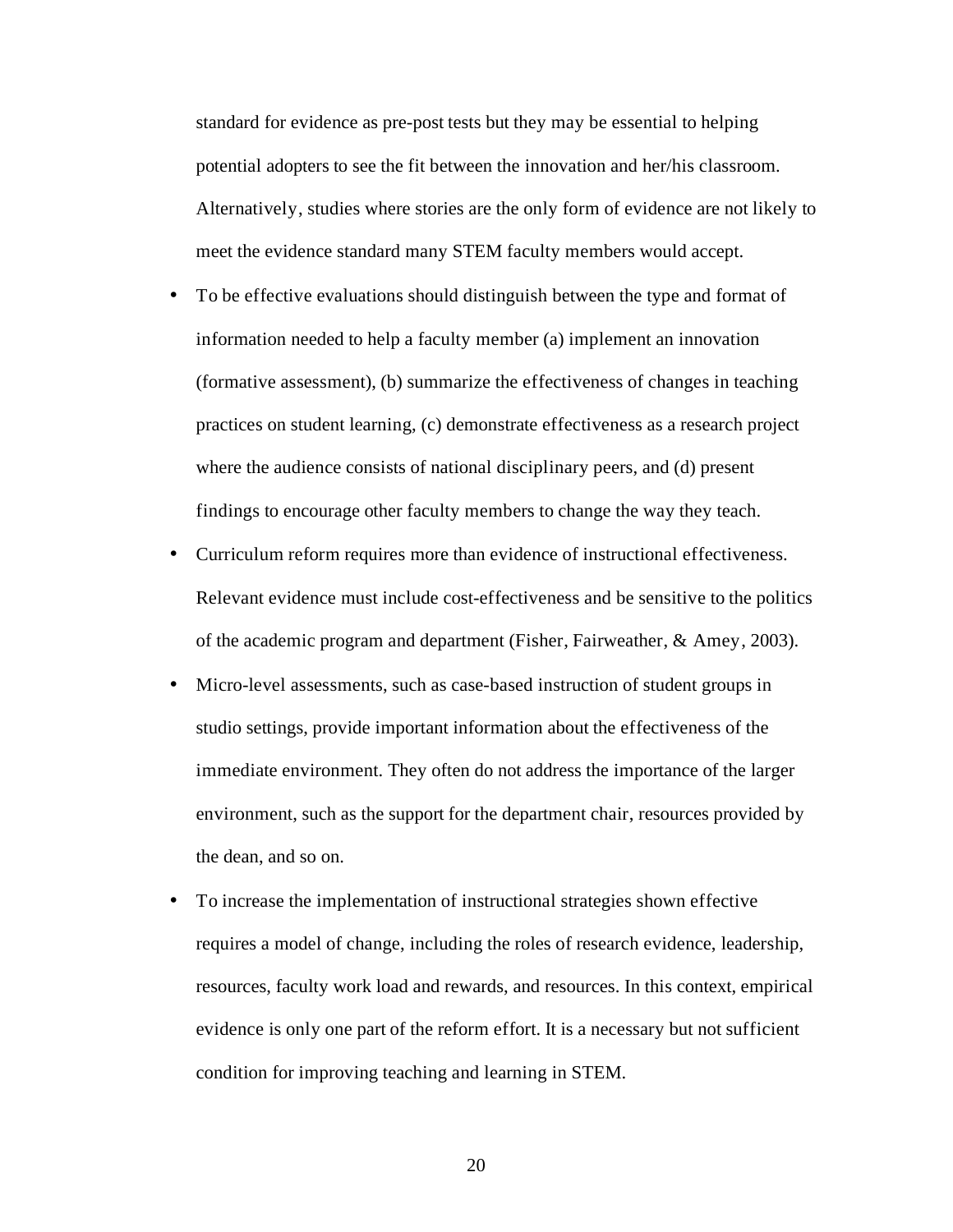- Sometimes a proposed instructional innovation may stimulate innovation without empirical evidence of effectiveness if the instructional problem is seen as widespread.
- Start every STEM educational reform and evaluation *as if it will eventually be disseminated and scaled up*. This approach is much more likely to lead to greater use of the instructional innovation than an evaluation focused solely on idiosyncratic factors in the classroom (or curricular) environment.

#### **6. Reforming STEM Education: Understanding the Dynamics of Faculty Work**

Promoting the use of effective instructional strategies by STEM educators requires understanding how teaching fits the world of faculty work. Evidence of teaching effectiveness alone is not sufficient because teaching does not happen in a vacuum. Teaching takes place in a social system where faculty members attempt to balance teaching, research, and service in a manner consistent with both the dominant mythology about faculty productivity and reward systems that assign relative values to teaching and research.

### The Relative Value of Teaching and Research

The NAS and NSF initiatives to promote evidence-based effective college teaching and learning in STEM owe allegiance in part to the broad movement started by Ernest Boyer in *Scholarship Reconsidered* (1990). Boyer argued for a renewed commitment to college teaching to counteract what he saw as the over-emphasis on traditional faculty scholarship, particularly through refereed publications. Boyer believed that recasting teaching as a form of scholarship—assessing student learning and disseminating the knowledge to others—might reclaim some stature for teaching on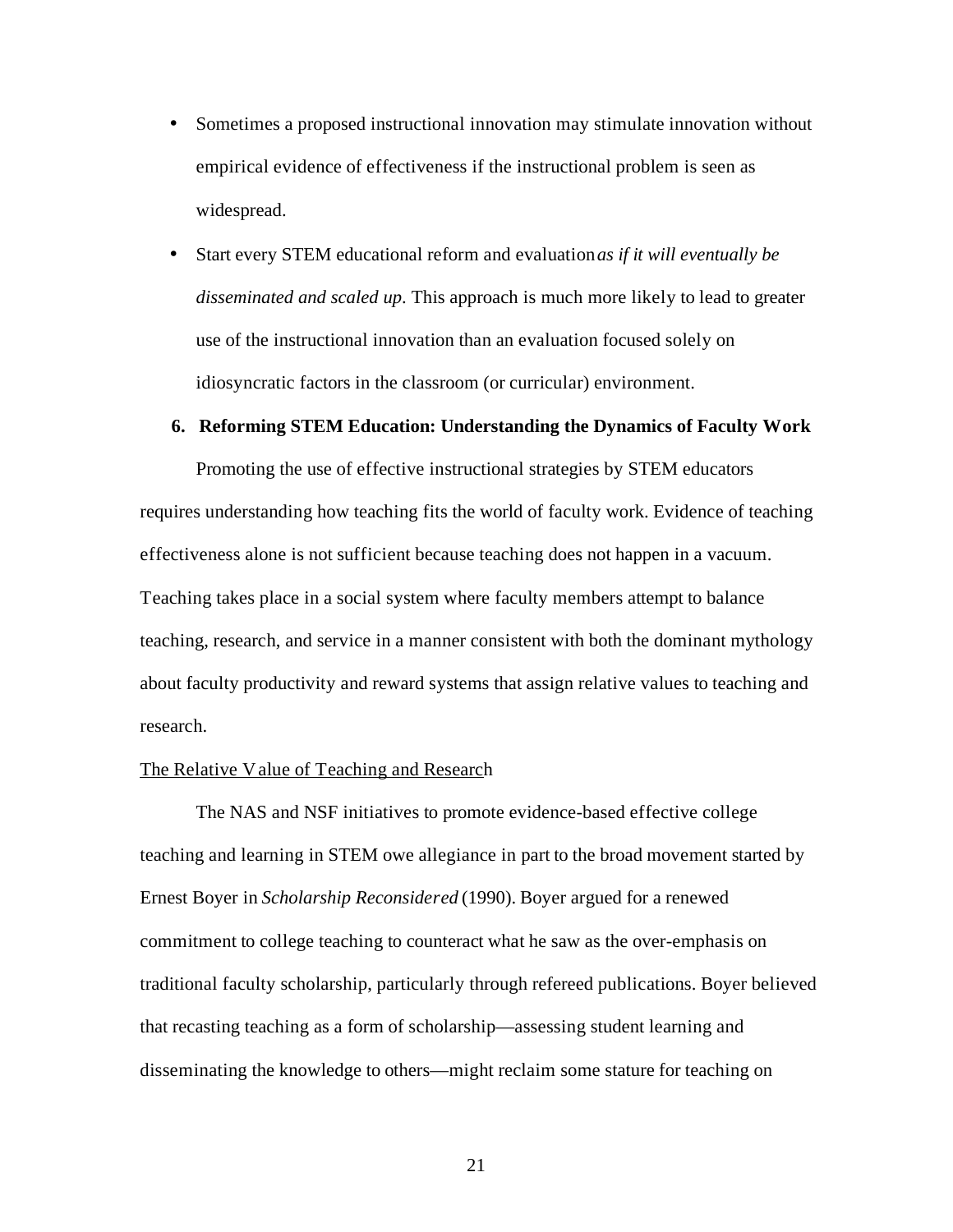major college campuses. Boyer's concern about the decreased value placed on teaching, especially in major universities, was not misplaced. Since the 1980s publishing prowess has been the key to internal (Fairweather, 1996) and external (Winston, 1994) labor markets and to promotion and tenure ((Braxton, Luckey, & Helland, 2002).

The efforts to promote effective college teaching have borne fruit. We have seen increasing research to demonstrate the effectiveness of active and collaborative instructional practices in improving student learning (Bruffee, 1993; Wankat, 2002), including the working papers sponsored by this NAS workshop. Many academic institutions have established centers for teaching and learning to encourage the use of these practices by college teachers (Rice, Sorcinelli, & Austin, 2000; Seldin and associates, 1990). The NSF-funded Center for the Integration of Teaching, Learning and other initiatives are leading efforts to promote effective instructional practices.

Yet countervailing forces remain. We have witnessed increased use of part-time and adjunct faculty in all types of institutions to carry out a large part of the instructional workload, leaving tenure-track faculty members free to focus more heavily on traditional scholarship (Baldwin & Chronister, 2001; Finkelstein, Seal, & Schuster, 1998). Despite evidence of broader definitions of acceptable forms of scholarship, Braxton, Luckey, & Helland (2002) found that published research remains the coin of the realm for promotion and tenure decisions in most four-year institutions.

Efforts to enhance the value of teaching on college campuses inevitably confront the prevailing reward systems. Although it is possible to attract some faculty to "the cause" by appealing to their better nature, for the most part it is difficult to attain widespread participation in faculty development and other teaching-related endeavors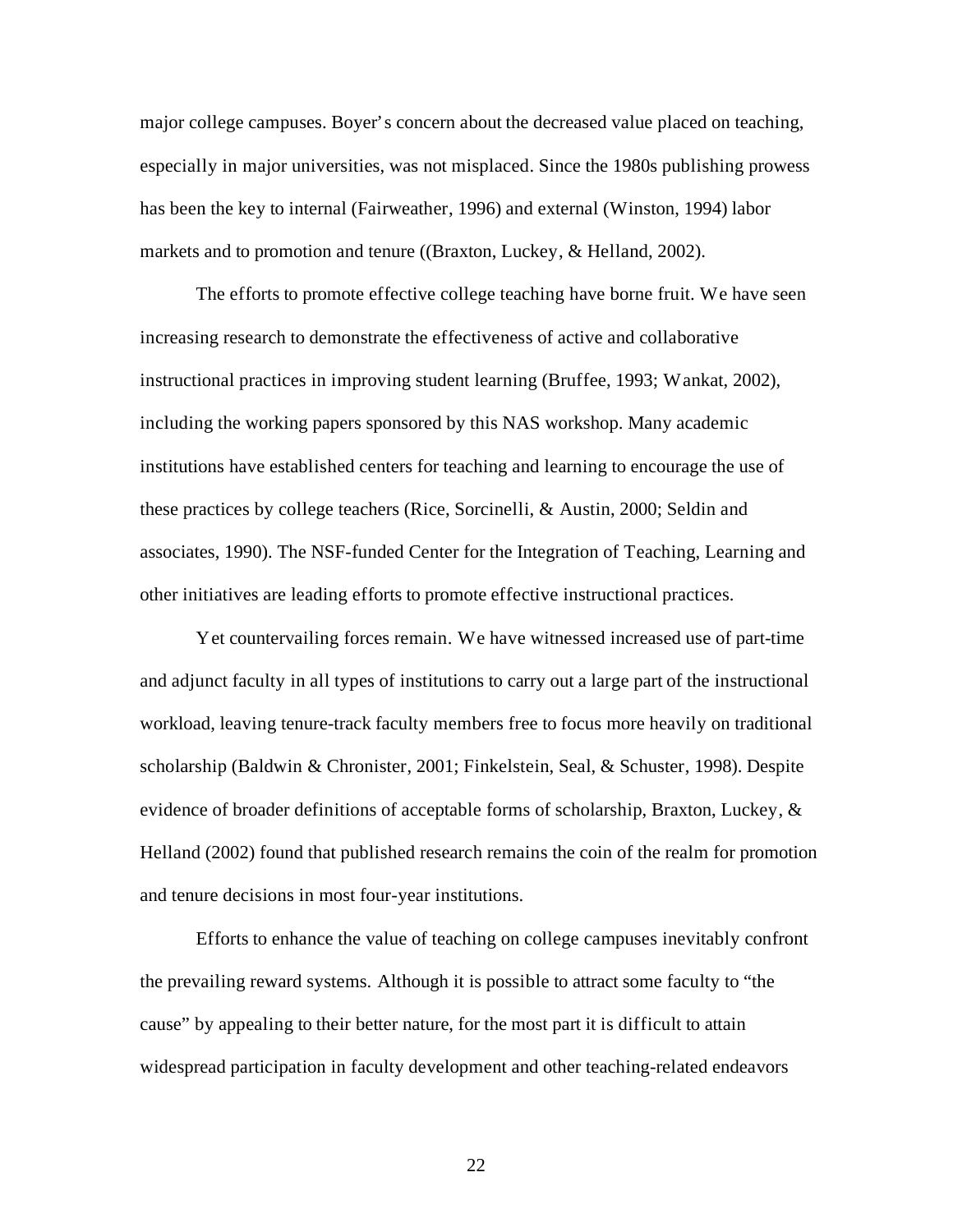without indications that such efforts are valued by the institution. At the very least, faculty members must believe that the additional time they spend on developing new instructional strategies will not be punished when it comes time for annual reviews, raises, and promotion and tenure.

Here the evidence is less promising. Despite extensive efforts by the NSF, the creation of teaching and learning centers on many college campuses, the development national organizations to promote faculty professional development, and research evidence about the effectiveness of active and collaborative instruction in fostering student learning, faculty rewards remain significantly slanted in favor of research and publishing. This pattern is quite visible in the predictors of faculty salaries in the years since Boyer wrote *Scholarship Reconsidered*. As I demonstrated in previous work (Fairweather, 2005), the more time that faculty spend in the classroom teaching the lower the average salary. *This pattern holds true for all types of 4-year institutions, including liberal arts colleges*. In the six years between 1992-3 and 1998-9, the most recent data available from the National Center for Education Statistics, hours spent in the classroom teaching became more significantly, negatively related with pay*n* the most teaching*oriented institutions*. In contrast, career publications remain the strongest predictor of faculty pay *irrespective of type of institution*. An economic analysis of the estimated effect of an additional hour spent in the classroom and an additional career publication at the mean shows that it costs money to spend time teaching whereas publishing is invariably rewarded with higher pay. On the basis of this research I concluded:

In sum, despite decade-long efforts to enhance the value of teaching in four-year colleges and universitiesthis study shows that spending more time on teaching, particularly classroom instruction, still means lower pay. Traditional scholarly productivity remains the strongest behavioral predictor of faculty pay although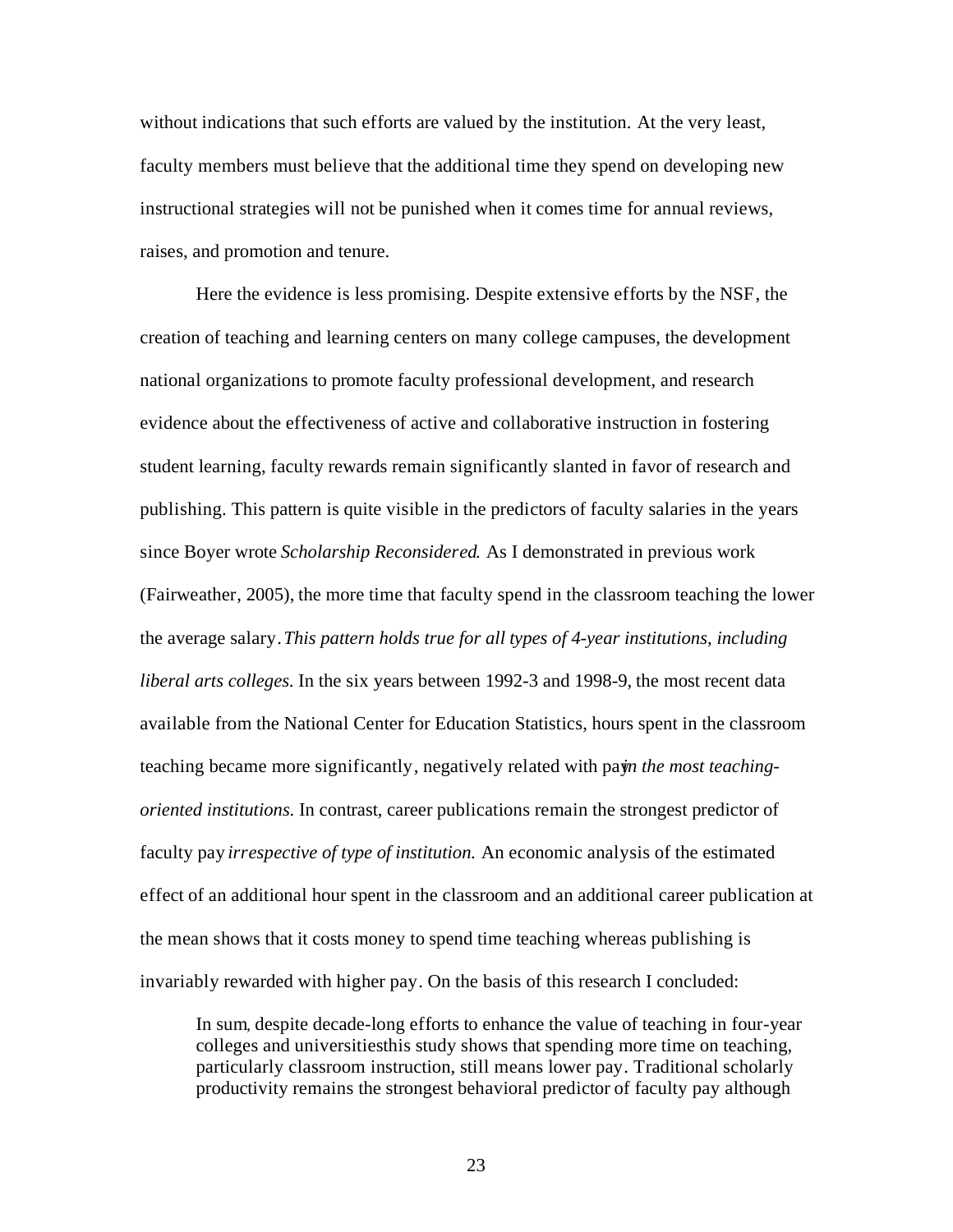some trends suggest that its importance in pay may be stabilizing or even slightly decreasing… The declining monetary value of classroom instruction across types of institution should give us all pause to consider the fit between our rhetoric about the value of teaching and the rewards actually accrued by faculty who teach the most. Especially troubling is the declining value of classroom teaching over time in teaching-oriented institutions...patterns in faculty pay suggest that institutional decision-makers treat teaching and research as discrete categories of work when assigning salaries. Whether intentional or not, the aggregate consequences of these individual decisions about salaries seemingly set teaching in opposition to research when it comes to the monetary value that institutions place on them (Fairweather, 2005, pp. 420-421).

These findings strongly suggest that enhancing the value of teaching in STEM fields requires much more than empirical evidence of instructional effectiveness. It requires active intervention by academic leaders at the departmental, college, and institutional level. It requires efforts to encourage a culture within academic programs that values teaching. Whether through intervention in promotion and tenure decisions, salary structures, or provision of additional resources, active engagement by institutional leaders is a prerequisite to teaching reform efforts to succeed. In the end, faculty members take their cues about what their institutions value by looking at salary and promotion and tenure decisions rather than the rhetoric about or evidence in support of good teaching.

#### The Nexus between Teaching and Research

The dominant ideology in faculty work is that teaching and research are mutually reinforcing. This ideology is expressed primarily in the ideal of the *eacher-scholar* (Crimmel, 1984), which is institutionalized in the annual review process and in promotion and tenure decisions by expecting faculty members simultaneously to be productive in both teaching and research (along with some contribution to service):

Teaching and research are seen as mutually reinforcing. From this perspective, the best scholars are the best teachers; the best teacher is a scholar who keeps abreast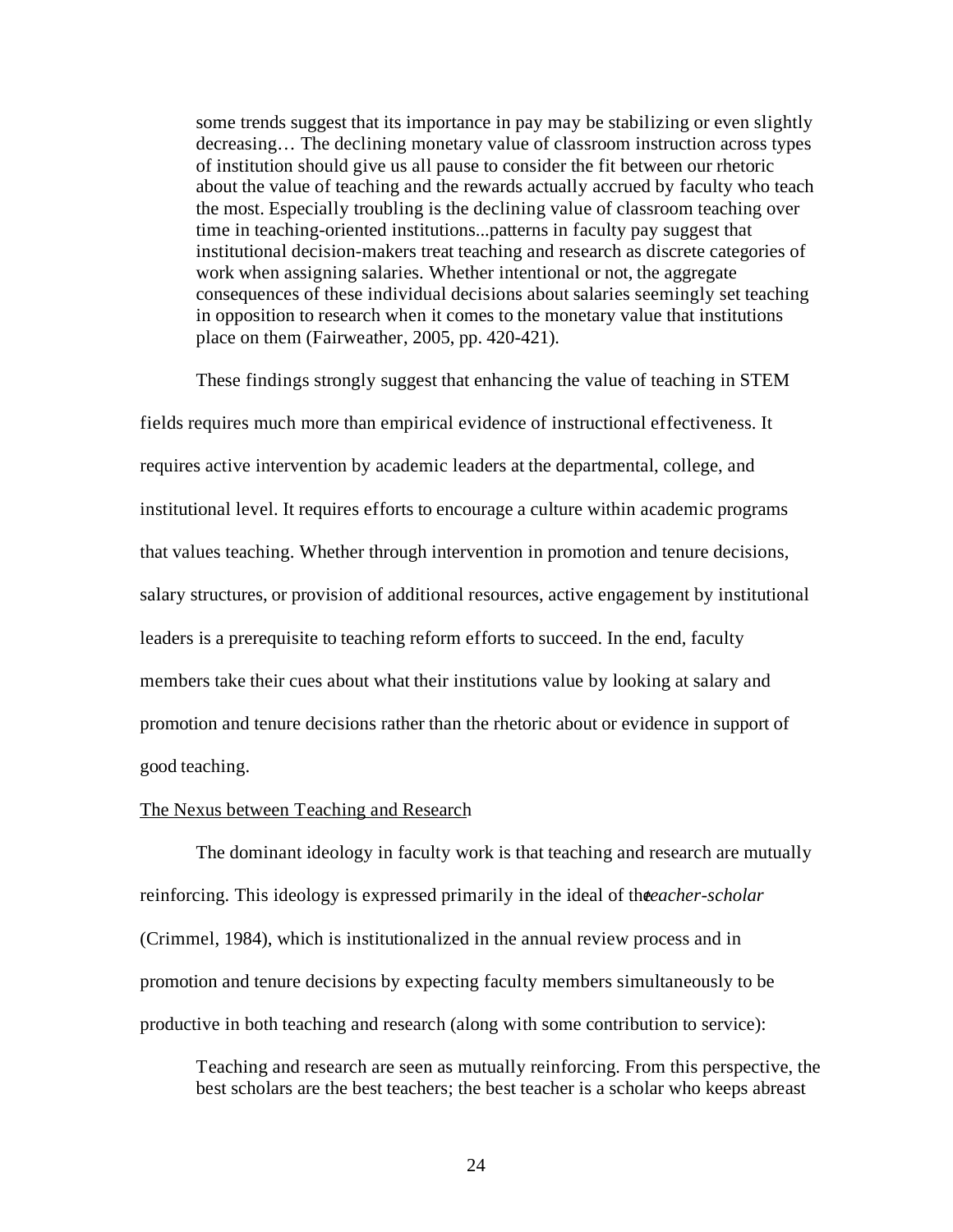of the content and methods of a field through continuing involvement in research and who communicates knowledge and enthusiasm for a subject to students (Fairweather, 1996, p. 100).

Meta-analyses by Feldman (1987) and Hattie & Marsh (1996) found little evidence to support this ideology. Feldman found an average correlation of .12 between student ratings of teaching excellence and various forms of research productivity. Ten years later Hattie & Marsh found that the average correlation for this relationship had decreased to .06. Studies of time allocation consistently find a substantial negative correlation  $(r = -0.50$  or greater) between time spent on teaching and time spent on research (Fairweather, 2002). My study of faculty productivity (Fairweather, 2002) shows that the percentage of faculty members during a given two-year period simultaneously above the median on teaching (student credit hours generated) and research (publications in various forms) is 22.0%. This percentage does not vary substantially by institutional type.

These findings mean that more time and attention spent by STEM faculty pay to their teaching often comes at a cost to the time they have for research. Carefully crafted institutional policies are needed to integrate efforts to promote better teaching in this complex faculty work environment:

Policies meant to encourage teaching productivity and effectiveness adversely affect individual research productivity, and vice versa. More complex and potentially successful policies might reward teaching and research productivity differently at distinct points in the faculty career. Alternatively, rather than having a single broad expectation for faculty work, academic policies might differentiate individual faculty responsibilities and allocate rewards accordingly (Fairweather, 2002, p. 44).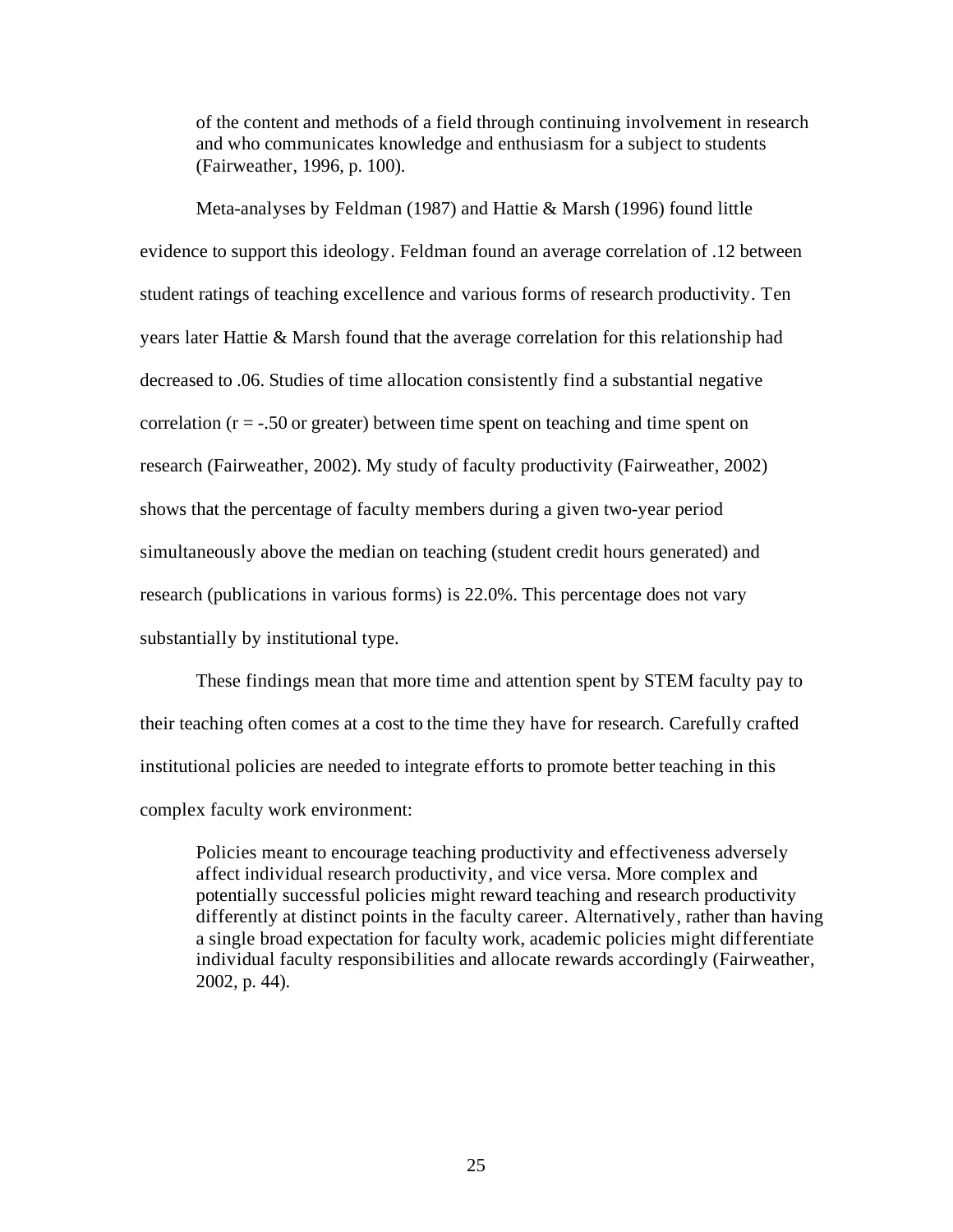### **7. Intervention Strategies**

On balance the research suggests that the greatest gains in STEM education are likely to come from the development of strategies to encourage faculty and administrators to implement proven instructional strategies rather than to carry out additional research on these strategies. Additional research may be helpful but it should be carefully targeted, perhaps under the guidance of the NAS and NSF, to fulfill gaps in existing knowledge rather than to prove yet again that active and collaborative strategies are more effective than passive ones.

The primary element of any implementation strategy must be to acknowledge that STEM educational reforms take place in a social context, one which typically rewards research more than teaching and asks faculty members simultaneously to be productive in research, teaching, and service. Appeals to STEM faculty on the basis of research evidence may well attract a small cadre of committed teachers yet most of these faculty members already are seeking ways to improve their teaching. The largest gain in learning productivity in STEM will come from convincing the large majority of STEM faculty that currently teaches by lecturing to use any form of active or collaborative instruction.

Among the most important elements of a successful change strategy to promote the improvement of undergraduate STEM education are the following:

• Develop distinct models for implementation, dissemination, and institutionalization for STEM reforms where the relative roles of evidence-based research on teaching, leadership, work loads, rewards, and so on are clearly delineated.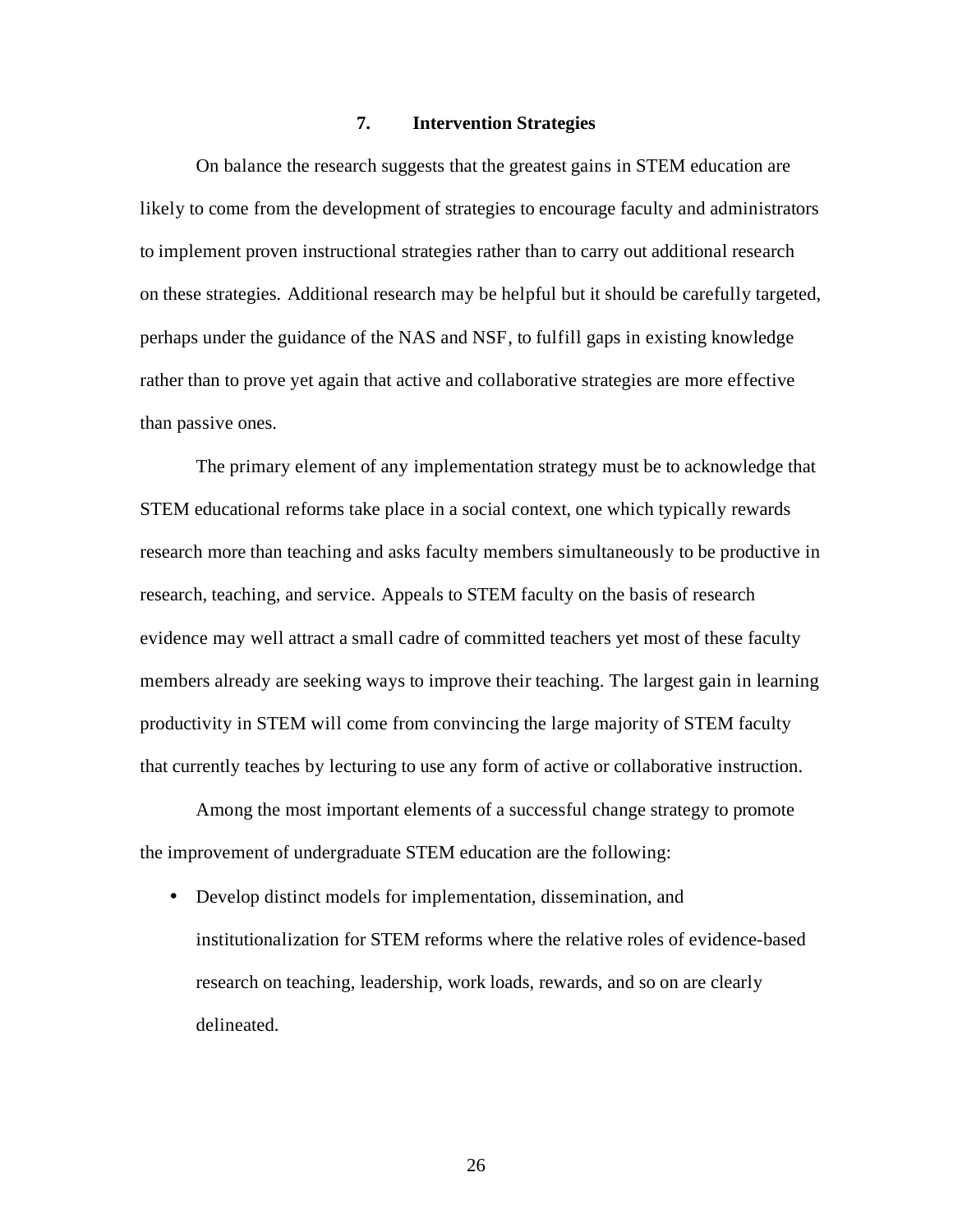- Most professional development organizations are considered by faculty members as on the periphery of their academic work lives, part of the support services at colleges and universities. Regardless of their quality, these support units remain detached from faculty work lives unless department chairs and deans encourage their faculties to participate in them. The effective use of teaching and learning centers and the similar units depends in large part on the incorporation of these services into the mainstream of faculty work and rewards.
- External networks of like-minded colleagues outside of one's institution can be important forces in promoting instructional reform. The ECSEL Coalition and CIRTL made it possible for faculty members committed to STEM educational reform but isolated in their own work environments to find supportive colleagues elsewhere.
- Professional societies can be leveraged to enhance STEM education. The same is true for the NAS and NSF.
- Distinguish strategies aimed at reforming the instructional practice of current faculty members from strategies meant to inculcate a commitment to teaching by future faculty members, i.e., doctoral students.
- Identify key leverage points in the relevant change model. Efforts meant to assist STEM faculty members improve their teaching will have little effect if department chairs assign untrained TAs to teach the courses.
- Recognize that strategies aimed at "preaching to the choir" may not be effective for the average STEM faculty member. Faculty members deeply committed to reforming their teaching already make use of professional development programs,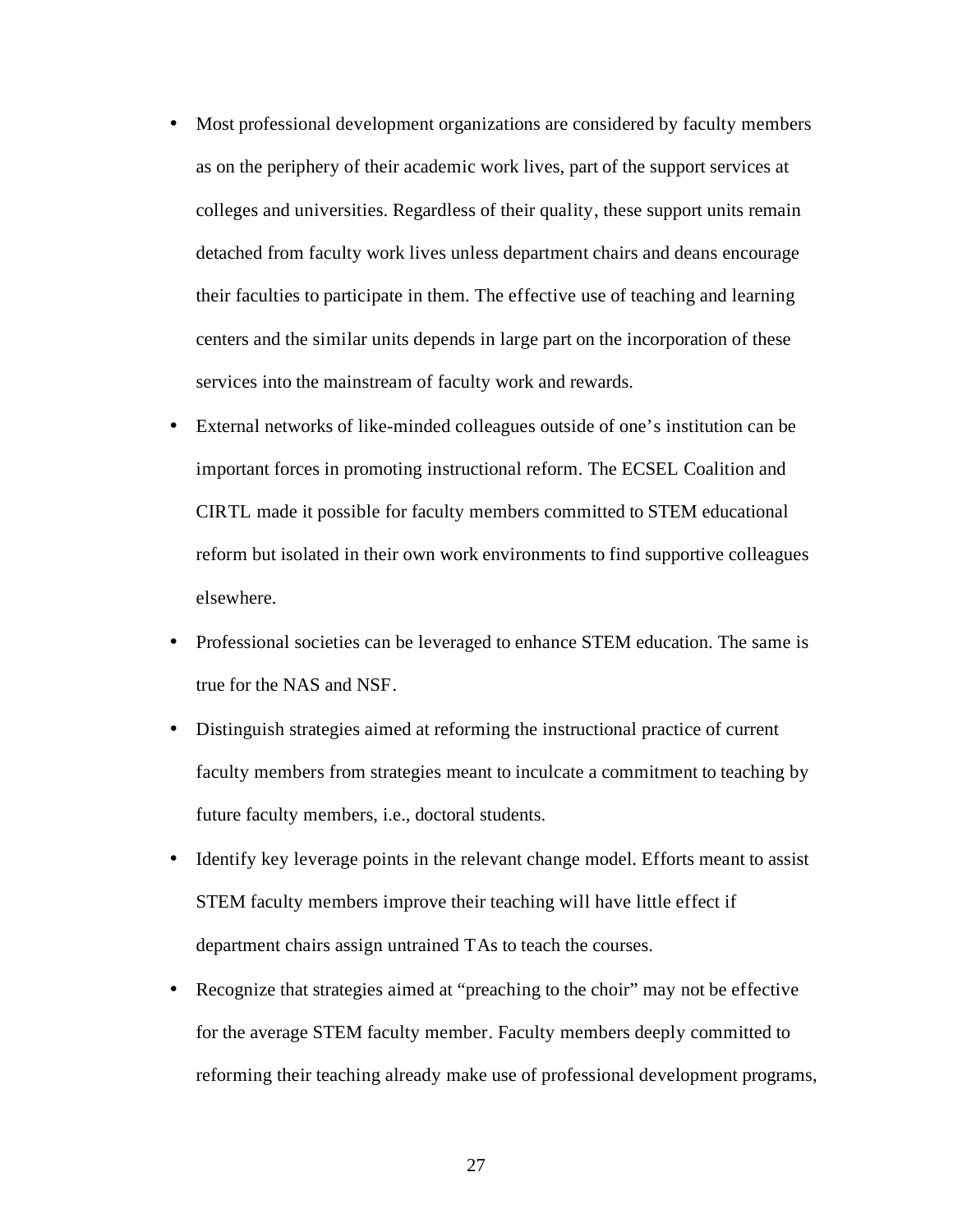seek research evidence to guide their choice of pedagogy, and so forth. The same strategies may not work for the faculty who are not so inclined.

• Above all, recognize that more effort needs to be expended on strategies to

promote the adoption and implementation of STEM reforms rather than on

assessing the outcomes of these reforms. Additional research can be useful but the

problem in STEM education lies less in not knowing what works and more in

getting people to use proven techniques.

### **References**

- Baldwin, R., & Chronister, J. (2001). *Teaching without tenure: Policies and practices for a new era*. Baltimore: Johns Hopkins University Press.
- Barr, R., & Tagg, J. (1995). From teaching to learning: A new paradigm for undergraduate education. *Change 27*: 12-15.
- Boyer, E. L. (1990). *Scholarship reconsidered: Priorities of the professoriate*. Princeton, N.J.: Carnegie Foundation for the Advancement of Teaching.
- Braxton, J. , Luckey, W., & Holland, P. (2002). *Institutionalizing a broader view of scholarship through Boyer's four domains*. ASHE-ERIC Higher Education Report, Vol. 29, No. 2. San Francisco: Jossey-Bass/John Wiley Periodicals.
- Brower, A., & Inkelas, K. (2007). Assessing learning community programs and partnerships. In *Learning communities and student affairs: Partnering for powerful learning*, ed. B. Smith & L. Williams. Washington, D.C.: National Association of Student Personnel Administrators.
- Bruffee, K. (1993). *Collaborative learning: Higher education, interdependence, and the authority of knowledge*. Baltimore: Johns Hopkins University Press.
- Center for Science, Mathematics, and Engineering Education, Committee on Undergraduate Science Education. (1999). *Transforming undergraduate education in science, mathematics, engineering, and technology*. Washington, D.C.: National Academy Press.
- Colbeck, C., O'Meara, K, & Austin, A. (2008). *Educating integrated professionals: Theory and practice on preparation for the professoriate*. San Francisco: Jossey-Bass.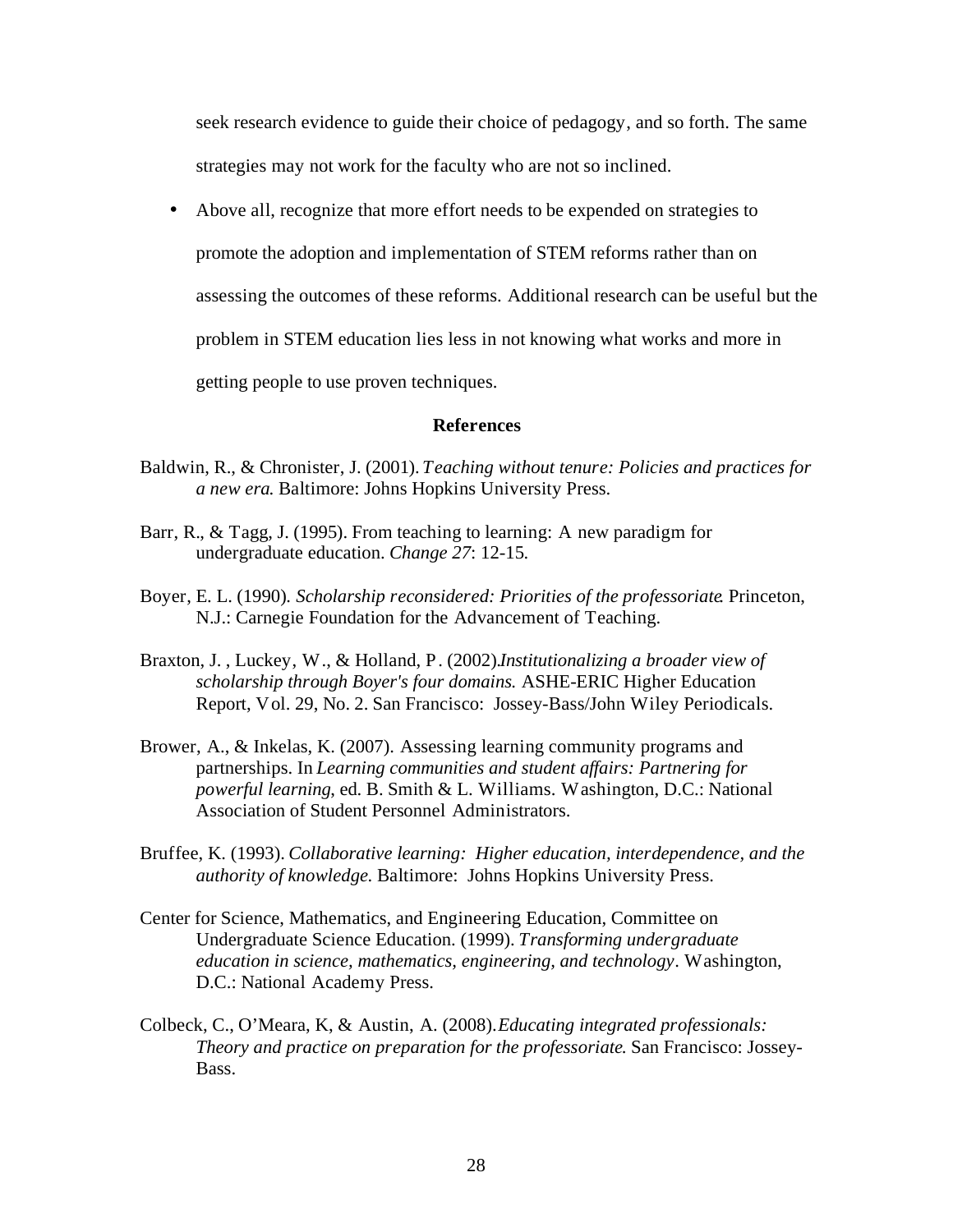- Connolly, M. (2008). Effects of a future-faculty professional development program on doctoral students and postdocs in science, technology, engineering, and math: Findings from a three-year longitudinal study. Paper presented at the Conference on preparing for Academic practice: Disciplinary perspectives, Oxford, England.
- Crimmel, H. (1984). The myth of the teacher-scholar. *Liberal Education 70*: 183-198.
- Eiseman, J., & Fairweather, J. (1996). *Evaluation of the National Science Foundation Undergraduate Course and Curriculum Development Program: Final Report.* Washington, D.C.: SRI International.
- Fairweather, J. (1996). *Faculty work and public trust: Restoring the value of teaching and public service in American academic life*. Boston: Allyn & Bacon.
- Fairweather, J. (2002). The mythologies of faculty productivity. *Journal of Higher Education 73*: 26-48.
- Fairweather, J. (2005). Beyond the Rhetoric: Trends in the Relative Value of Teaching and Research in Faculty Salaries. *Journal of Higher Education 76*: 401-422.
- Fairweather, J., & Beach, A. (2002). Variation in Faculty Work within Research Universities: Implications for State and Institutional Policy. *Review of Higher Education 26*: 97-115.
- Fairweather, J., Colbeck, C., Paulson, K., Campbell, C., Bjorklund, S., & Malewski, E. (1996). *Engineering coalition of schools for excellence and leadership (ECSEL): Year 6*. University Park, PA: Center for the Study of Higher Education, Penn State University.
- Fairweather, J., and Paulson, K. (2008). The Evolution of Scientific Fields in American Universities: Disciplinary Differences, Institutional Isomorphism. In Cultural *perspectives in higher education*, ed. J. Valimaa and O. Ylijoki (pp, 197-212). Dordrecht: Springer.
- Feldman, K. (1987). Research productivity and scholarly accomplishment of college teachers as related to their instructional effectiveness: A review and explanation. *Research in Higher Education 26*: 227-298.
- Feldman, K. (1998). Reflections on the study of effective college teaching and student ratings: One continuing quest and two unresolved issues. In *Higher education: Handbook of theory and research, Volume 13*, ed. J. Smart (pp. 35-74). New York: Agathon Press.
- Finkelstein, M., Seal, R., & Schuster, J. (1998). *The new academic generation: A profession in transition*. Baltimore: Johns Hopkins University Press.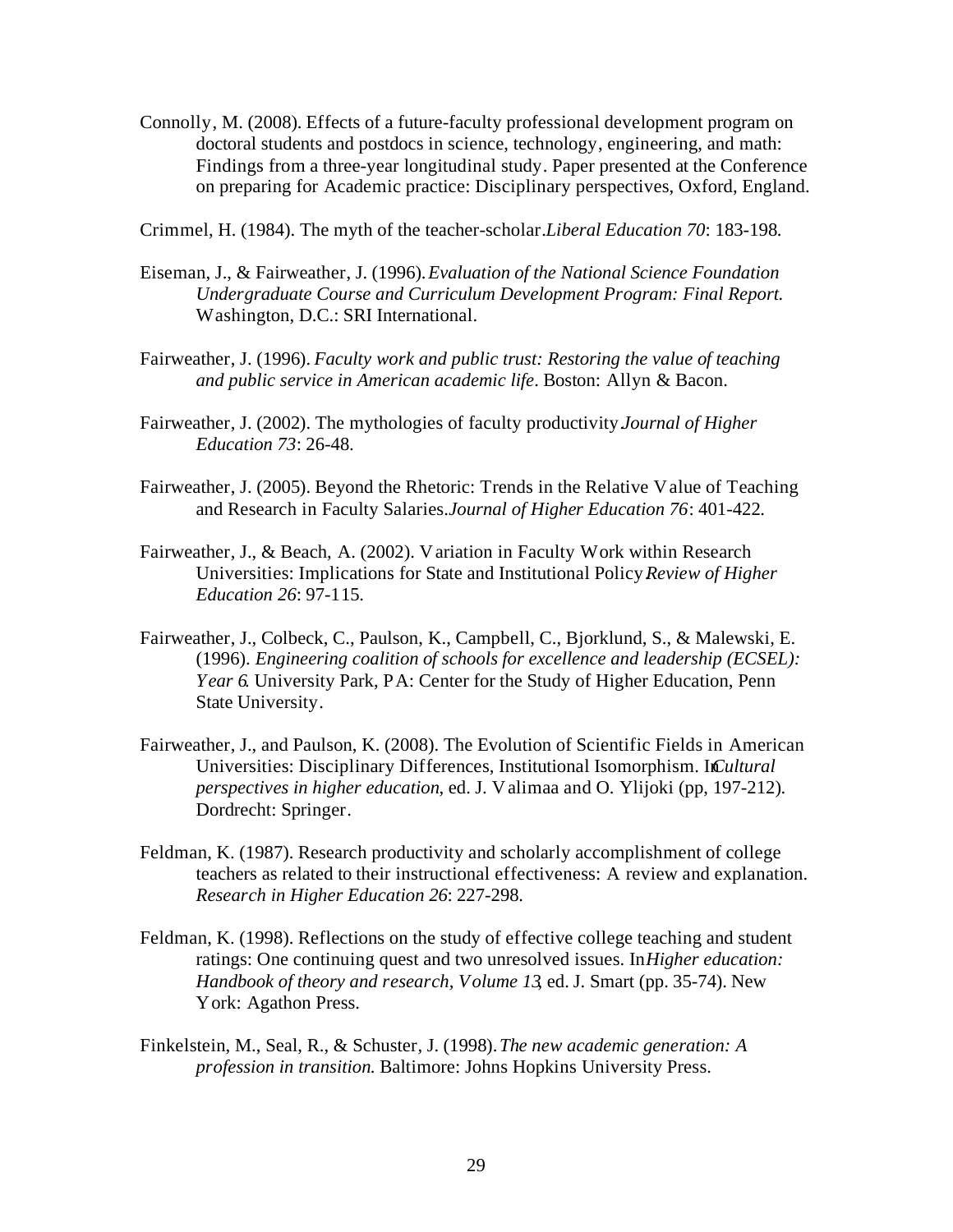- Fisher, D., Fairweather, J., & Amey. M. (2003). Systemic reform in undergraduate engineering education: The role of collective responsibility*International Journal* . *of Engineering Education 19*: 768-776.
- Fisher, P., Zeligman, D., & Fairweather, J. (2005). Self-assessed Student Learning Outcomes in an Engineering Service Course. *International Journal of Engineering Education. 21*: 446-456.
- Gappa, J., Ausin, A., & Trice, A. (2007). *Rethinking faculty work: Higher education's strategic imperative*. San Francisco: Jossey-Bass.
- Hattie, J., & Marsh, H. (1996). The relationship between research and teaching: A metaanalysis. *Review of Educational Research 66*: 507-542.
- Johnstone, D., & Mahoney, P. (1998). Enhancing the productivity of learning: Curricular implications. *New Direction for Higher Education 26*: 23-34.
- Kuh, G., Kinzie, J., Buckley, J., Bridges, B., & Kayek, J. (2007). *Piecing together the student success puzzle: Research, propositions, and recommendations*. Washington, D.C.: Association for the Study of Higher Education.
- Kuh, G., Kinzie, J., Schuh, J., & Witt, E. (2005). *Student success in college: Creating conditions that matter*. Washington, D.C.: Association for the Study of Higher Education.
- Leslie, D. (2002). Resolving the dispute: teaching is academe's core value *Journal of Higher Education 73*: 49-73.
- MacDonald, R., & Korinek, L. (1995). Cooperative learning activities in large entry-level geology courses. *Journal of Geological Education 43*: 341-345.
- Massy, W., Wilger, A., & Colbeck, C. (1994). Department cultures and teaching quality: Overcoming "hallowed" collegiality. *Change 26*: 11-20.
- Massy, W., & Zemsky, R. (1994). Faculty discretionary time: Departments and the "academic ratchet." *Journal of Higher Education 65*: 1-22.
- Moore, K., Fairweather, J., Amey, M., Ortiz, A., Mabokela, R., & Ruterbusch, M. (2000). *Best practices for reform in undergraduate education in science, math, engineering, & technology: A knowledge framework*. East Lansing, MI: Center for the Study of Advanced Learning Systems, Michigan State University.
- National Science Foundation. (1996). *Shaping the future: New expectations for undergraduate education in science, mathematics, engineering, and technology*. Washington, D.C.: National Science Foundation.